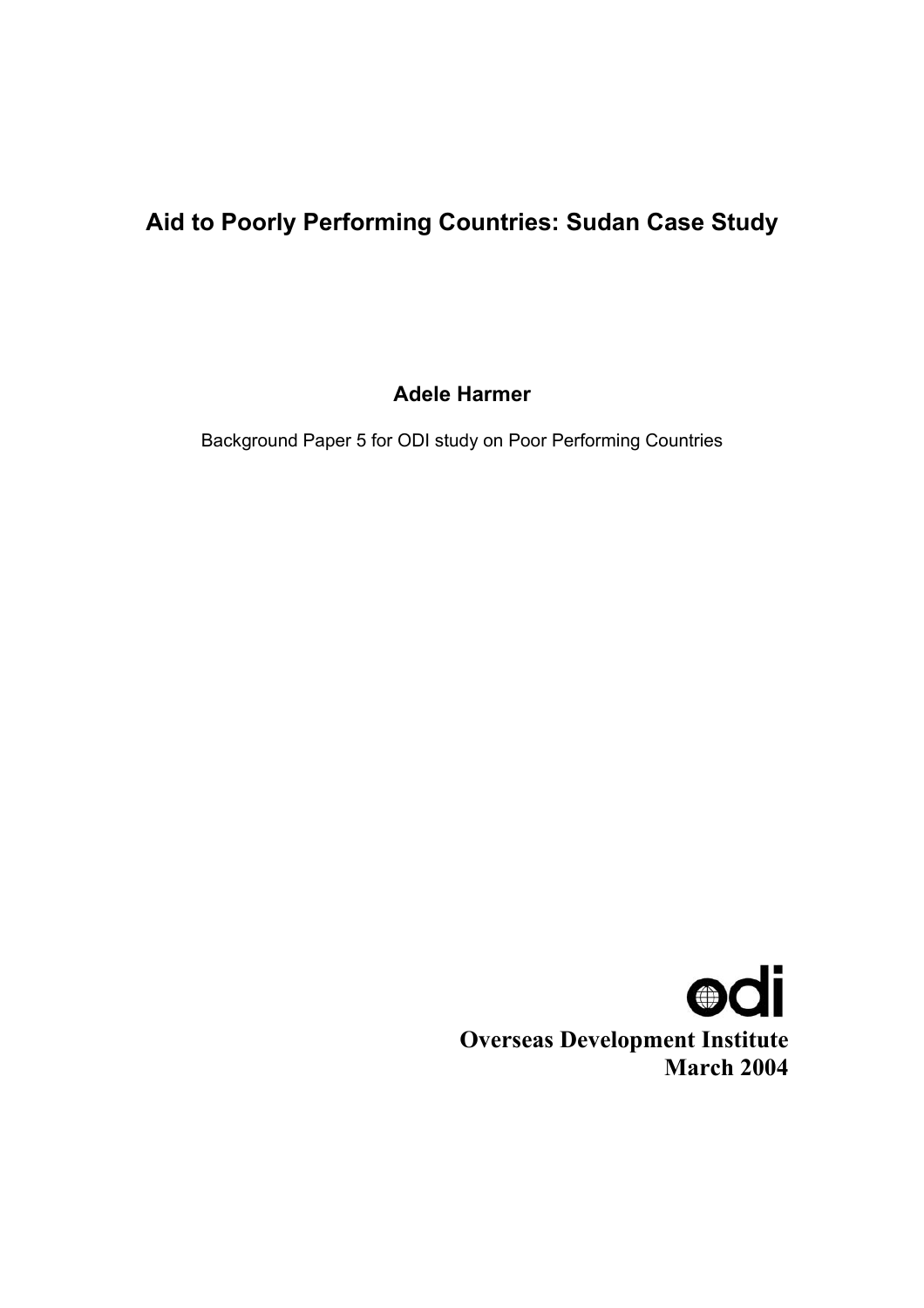# **Contents**

# **Tables**

# **Acronyms**

| <b>CAP</b>    | <b>Consolidated Appeal</b>                        |
|---------------|---------------------------------------------------|
| PMU           | Project Management Unit                           |
| JPM           | Joint Planning Mechanism                          |
| <b>STAR</b>   | <b>Sudan Transitional Assistance Programme</b>    |
| <b>ECHO</b>   | European Commission Humanitarian Aid Office       |
| <b>UNICEF</b> | United Nations International Children's Fund      |
| <b>WFP</b>    | World Food Programme                              |
| <b>UNHCHR</b> | United Nations High Commissioner for Human Rights |
| <b>GDP</b>    | <b>Gross National Product</b>                     |
| IMF           | <b>International Monetary Fund</b>                |
| <b>GNPOC</b>  | Greater Nile Petroleum Operating Company          |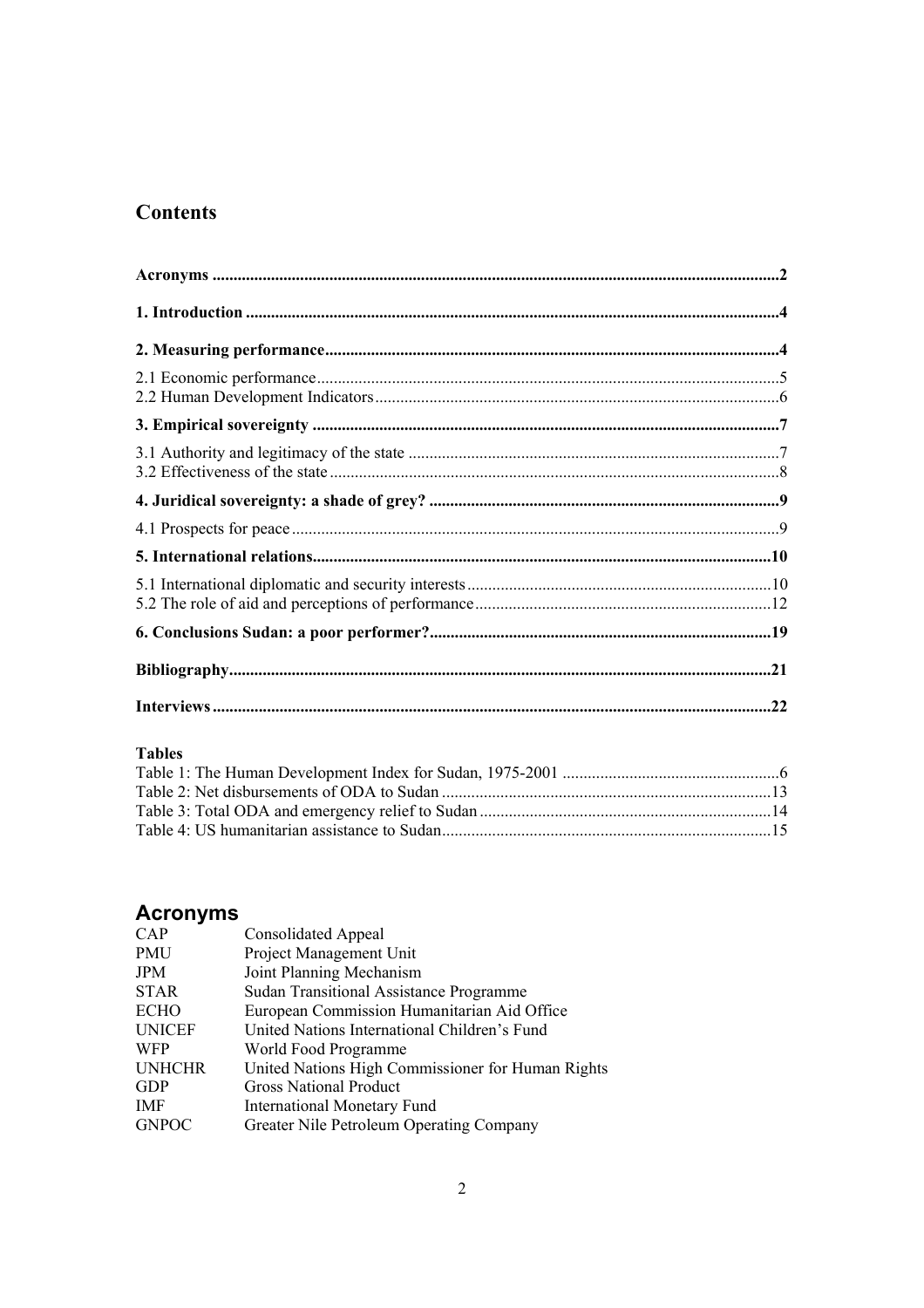| <b>SPLA</b>  | Sudan People's Liberation Army                      |
|--------------|-----------------------------------------------------|
| <b>SPLM</b>  | Sudan People's Liberation Movement                  |
| CEM          | Country Economic Memorandum                         |
| <b>UNIDO</b> | United Nations Industrial Development Organisation  |
| OCHA         | Office for the Coordination of Humanitarian Affairs |
| MICS         | Multi Indicator Survey                              |
| DHS          | Demographic and Health Survey                       |
| ADS          | Area Development Schemes                            |
| OLS          | Operation Lifeline Sudan                            |
| ODA          | Overseas Development Agency                         |
|              |                                                     |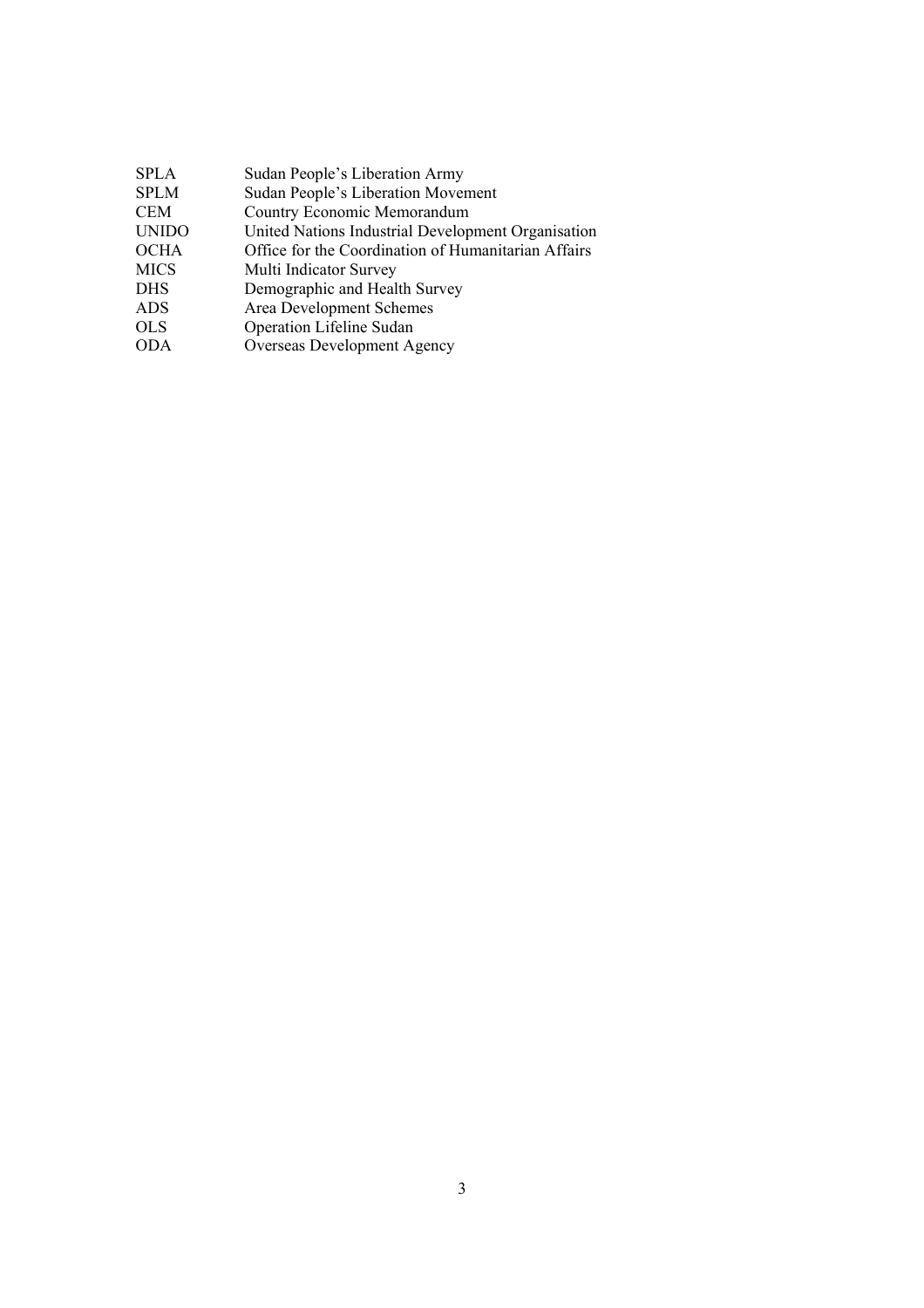# **1. Introduction**

Over the years, Sudan has been variously described as a complex political emergency; as a politically fragile state; as a strong, but unresponsive state; and on occasion, as a failed state. In more recent times a new set of labels have been applied: a Low Income Country Under Stress; a poor performer; and a country where traditional models of development cooperation remain  $difficult$ <sup> $1$ </sup>

Sudan was selected as a case study for this report to assess conflicting elements of performance, to highlight the inconsistency of aid flows, the politics of international engagement and international perceptions of performance. As a case study, it also provided an opportunity to explore the challenges a country faces where juridical sovereignty is in a state of 'limbo', as the peace process signals the potentiality of an independent state for southern Sudan. The case study was particularly concerned with disaggregating the factors that are driving the international community's current re-engagement in Sudan, seeking to understand whether decisions to reengage with Sudan were premised on a demonstrated commitment on the part of the government to invest, deliver and meet the basic needs of the population or on other factors. It also sought to understand whether the recent categorisation of 'poor performer' (or LICUS) by some actors in the international community has resulted in different policy approaches, and if so, what these are designed to address and the potential impact they might have.

On one level of analysis, Sudan experience over the past two decades reflects many of the conditions of a country difficult to assist, as highlighted in the report's conceptual model. Sudan remains a chronically poor, highly indebted and divided country, where the government has failed to deliver the minimum level of basic services and security to a large portion of the population; where the juridical status of the territory is challenged; where the diplomatic door was firmly closed for over a decade, and humanitarian aid has been the primary instrument for aid engagement.

Yet there are difficulties with this analysis. Sudan also has a number of features which do not fit squarely with the notion of 'poor performer'. Strategically situated, the country boasts a wealth of natural resources, including huge reserves of rich agricultural land, significant oil reserves and water resources, and a large and growing population. In recent years, the government of Sudan has demonstrated its capacity to successfully manage and stabilise its fragile economy, which has contributed to comparatively high levels of economic growth in the late 1990s. Despite this, there is evidence of declining human development outcomes and widening inequality. Poverty is deep and widespread. In the late 1970s, average per capita income was estimated at over \$500; today, it is estimated at \$340, lower than the sub-Saharan average of \$460.

# **2. Measuring performance**

l

If classifications of 'poor performance' are primarily based on a set of measurable indicators, there are inherent difficulties in drawing firm conclusions regarding Sudan's performance over the period of analysis. There has been no systematic poverty data collected since 1978 when the last national household and expenditure survey was undertaken, and the most recent census was

<sup>&</sup>lt;sup>1</sup> The World Bank has classified Sudan as one of 7 core LICUS country; Sudan is on DFID's poor performer's list and USAID's non-list; the EU classify Sudan as a politically fragile state.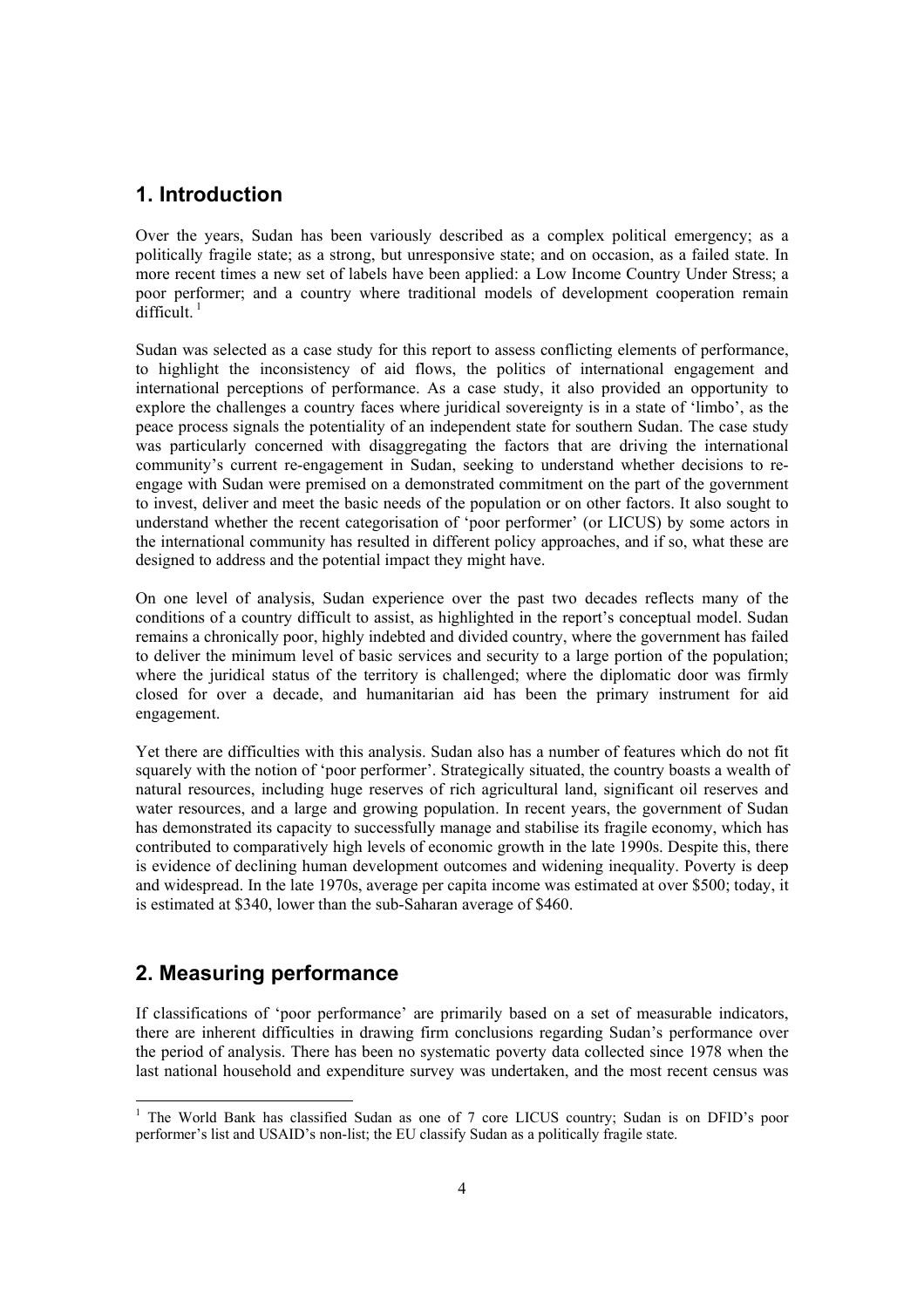undertaken in 1993. Data from federal ministries and state departments is limited and of variable quality and there are major discrepancies between various information sources. Some of the key international institutions responsible for disaggregating and comparing data have been largely absent from Sudan for more than half of the period of analysis. The World Bank carried out its first Country Economic Memorandum (CEM) in 2003, attempting to pick up where the last CEM left off over a decade ago, in 1990.<sup>2</sup> Similarly, the IMF withdrew in 1990 and only renewed collection of macroeconomic data in 1997. In order to assess trends, UNICEF's Multi Indicator Cluster Survey (MICS) has provided the international community with a sampling of social indicators for the most recent years, alongside Demographic and Health Survey (DHS) for the late 1980s and early 1990s. Across all surveys there are major information gaps, but it is from this data that most analysis and planning for future engagement has been done.

Whilst it is, of course, possible to draw broad conclusions about very low levels of development and human welfare in Sudan, any critical assessment of country-wide progress towards attainment of the Millennium Development Goals or performance in general must be carefully qualified, bearing in mind the paucity of data in general and for conflict affected areas in particular.

## **2.1 Economic performance**

l

Sudan's economic growth experience has been marked by instability, however, after many years of below average performance, macroeconomic reform contributed to high economic growth during the 1990s. The start-up of oil production in the latter half of the 1990s (based on foreign investment, particularly from China and Malaysia) and favourable weather conditions for agricultural production contributed to GDP growth, which averaged 3.8% annually in 1990–95, and 6.6% in 1996–2000. Agriculture accounts for approximately 38% of GDP, with about 80% of the labour force employed in agriculture and related activities.

Evidence from household surveys on changes in asset ownership and social indicators over the 1990s suggests that economic growth has not been distributed equally. In particular, there appears to be a centre–periphery disparity in the distribution of economic resources (World Bank, 2003a). The most well-off areas are the north-central states of Northern, Nahr-el-Nil, Khartoum and Al-Gazira, while large parts of the rest of the country (except for highly urbanised areas) can be considered peripheral to economic activity and social development (World Bank, 2003a). Regional differences are evident within southern Sudan, where all indicators suggest that the Equatoria region is on average better off in terms of living conditions than other regions. In general, urban areas are better off than rural areas. There is evidence that significant wealth is concentrated in the urban elite. At the same time, the available data indicates that there is significant inequality in urban areas, and that the extent of urban poverty has increased in tandem with significant migration to urban areas, particularly Khartoum (World Bank, 2003a).

Overall, economic growth faces significant obstacles, such as the cost of the war, the country's high foreign debt, and the need for critical infrastructure investment. By the end of 2001, Sudan's external debt amounted to over \$20 billion, most of it in arrears. IMF and World Bank staff estimate that this is about ten times the value of exports, 14 times the value of government revenue (including oil) and 135% of GDP. The arrears-crises has resulted in limited access to external financing and technical support.

<sup>&</sup>lt;sup>2</sup> World Bank (2003) "Sudan: Stabilisation and Reconstruction", Country Economic Memorandum, 30 June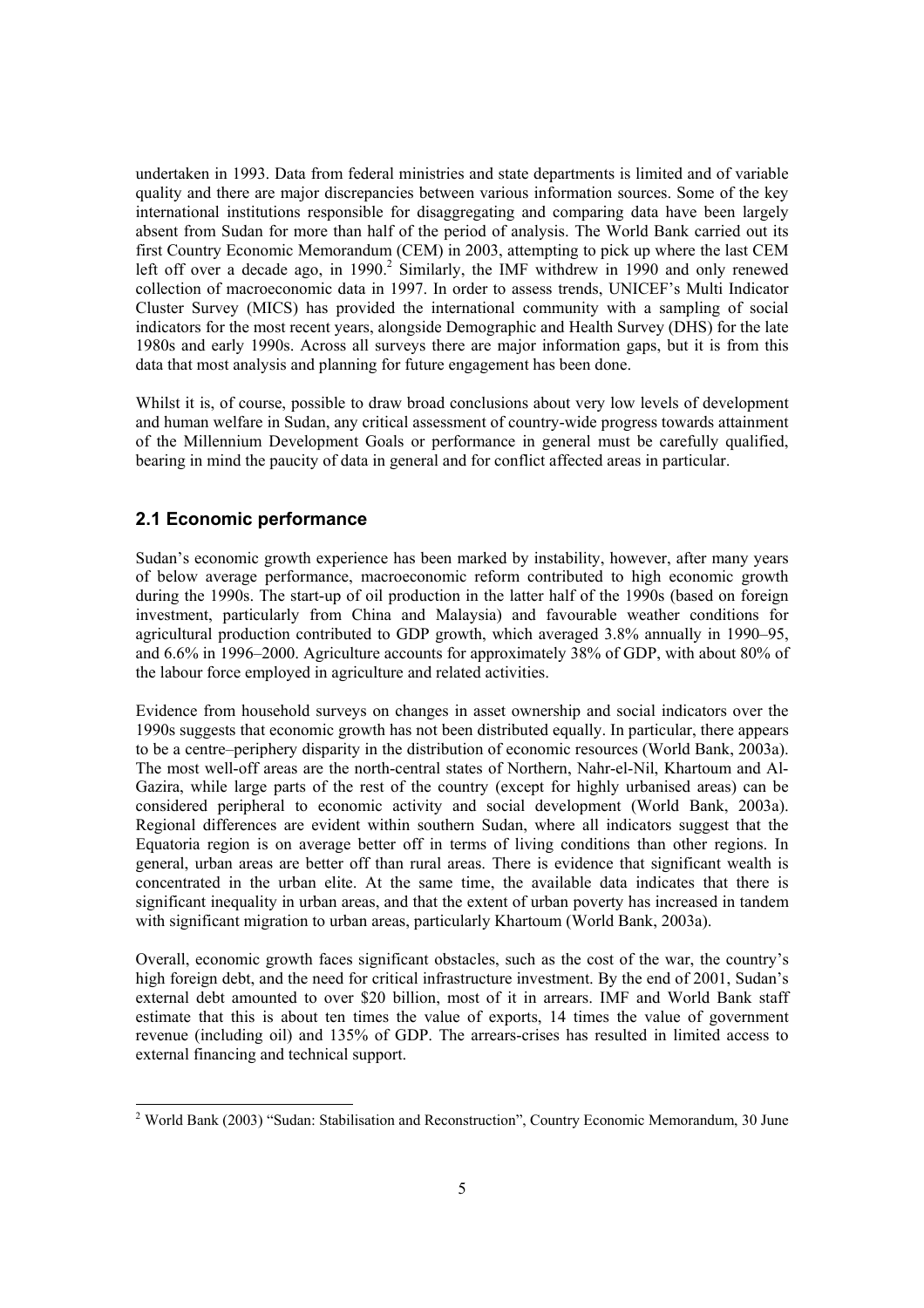#### **2.2 Human Development Indicators**

Sudan is characterised by widespread poverty. Although no recent household-level data is available to measure consumption or income in money terms, there is widespread perception that: (i) income distribution and inequalities have worsened over the years (including during the 1990s); (ii) the incidence of poverty is very high; and (iii) there are considerable variations in poverty between states and within states (World Bank 2003b). Within the last three decades, estimates of national poverty rates show a steady increase in poverty from 50% in 1968 up to 75% in 1986 and as high as 80% in the 1997 (UNDP 1997). Based on recorded income, a 1992 study estimated poverty at about 86%. The incidence and depth of poverty is well above average in southern and western Sudan, while in north-central is it less than average. In 2000, a study in West Equatoria in southern Sudan found that 85% of the population had average incomes per capita below US\$ 160 and that about 93% of the populations lived below US\$1 per day (World Bank 2003b).

Despite this, UNDP's Human Development Index indicates improvement over time.



**Table 1: The Human Development Index for Sudan, 1975-2001** 

Other sources suggest quite the opposite. Although data for poverty measurement today and across time is weak, child mortality and malnutrition are reasonably accessible and act as an indicator for underlying household economic conditions.

Based on this variable data, evidence suggests that Sudan experiences high rates of mortality and malnutrition, and there is little evidence of improvement over the last decade.<sup>3</sup> The most recent World Bank Health status report (2003) indicates that a very large proportion of the population

 $\overline{a}$ 

<sup>2003.</sup> 

<sup>&</sup>lt;sup>3</sup> Mortality and morbidity data varies widely. Bradbury et al (2003) notes that figures from UNICEF's End Decade Database contrast starkly with those obtained by the 1999 inter-agency assessment in the Nuba mountains, which revealed an under-five CMR three times higher (333–367 per 1,000) and a MMR ten times higher (3,400–4,540 per 100,000) than elsewhere in Sudan.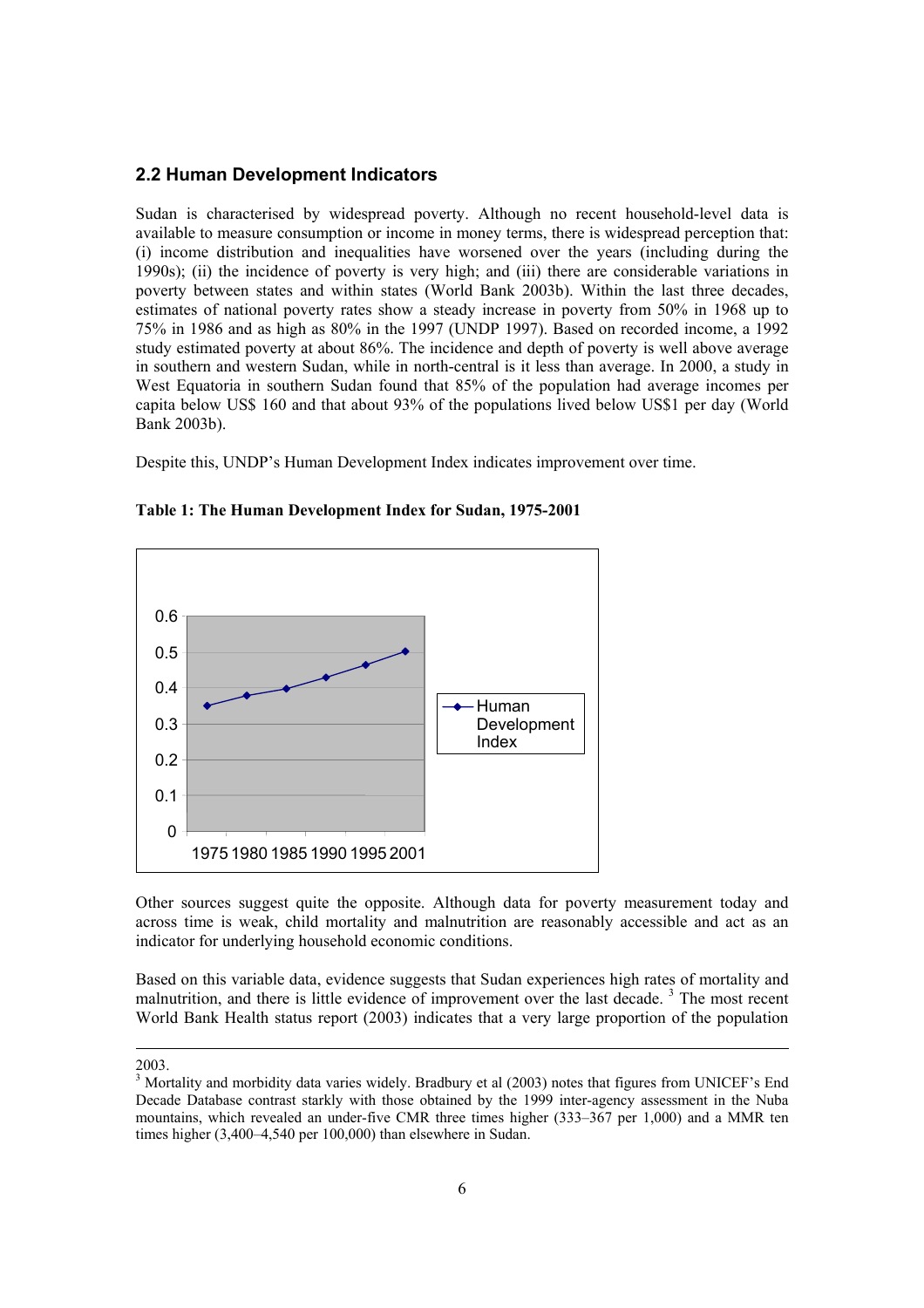has experienced similarly high rates of child mortality and malnutrition for a significant period. In northern Sudan, the prevalence of chronic child malnutrition rose from 33% in 1993 to 36% in 2000. According to direct estimates from survey data, under-five mortality changed little during the 1990s, declining from less than 110 per 1,000 in 1990 to 105 in 2000. Delivery care by trained health personnel in northern Sudan remained stable during the decade, at around 60% of births. Access to an improved water source also stagnated at around 60% of households in northern Sudan. In southern Sudan, where indicator levels are much lower, it is unlikely that any progress was made during the past decade of conflict.

The regional and urban/rural disparities in economic resources have clear implications for education, health and nutrition outcomes as well as services. Average health and nutrition status tends to be lower in poorer areas, alongside the ability of communities and local governments to finance education and health services. However, the urban/rural gap in a number of indicators, in particular those that reflect underlying economic conditions, narrowed during the 1990s, indicating increasing urban poverty (World Bank, 2003b). During the 1980s, under-five mortality in urban areas was 117 per 1,000, compared to 144 in rural areas. In the 1990s, with under-five mortality estimated at 101 in urban areas and 105 in rural areas, the difference was much smaller, reflecting much slower improvement in urban areas. A similar pattern is seen in the prevalence of child malnutrition, which increased in urban areas from 23% in 1993 to 33% in 2000, but remained stable in rural areas at 39% (World Bank, 2003b)

Protracted conflict has had a significant effect on the education, health and nutrition of affected populations. Almost all health services in conflict-affected areas are provided through international humanitarian assistance. Although there is evidence to suggest that in some conflict areas health services may in fact be better than in comparable other, poor, but non-war areas (Lambert 2003), such provision also comes at substantial cost to investment in the longterm capacity of public provision, as health funding for services is invariably channelled through nonstate actors. Thus even if human development indicators improve, there is very little to suggest that this is due to the capacity of the state to meet those developmental needs.

Food security, particularly in southern Sudan, but also in parts of the north, remains an ongoing concern. Widespread poverty, changes in agricultural practices and the erosion of coping capacities due to conflict and displacement have made wide segments of the population vulnerable to food insecurity, and this remained the case throughout the period of analysis.

# **3. Empirical sovereignty**

## **3.1 Authority and legitimacy of the state**

Since independence, the state of Sudan has experienced limited legitimacy amongst the southern population and certain parts of the north. The strongest expression of weak authority and legitimacy is Sudan's devastating civil war, which has been sustained for all but 11 of the years since independence. Since 1989, the main rebel force, the Sudan People's Liberation Army (SPLA) has controlled almost the entire south and exerted considerable military pressure on the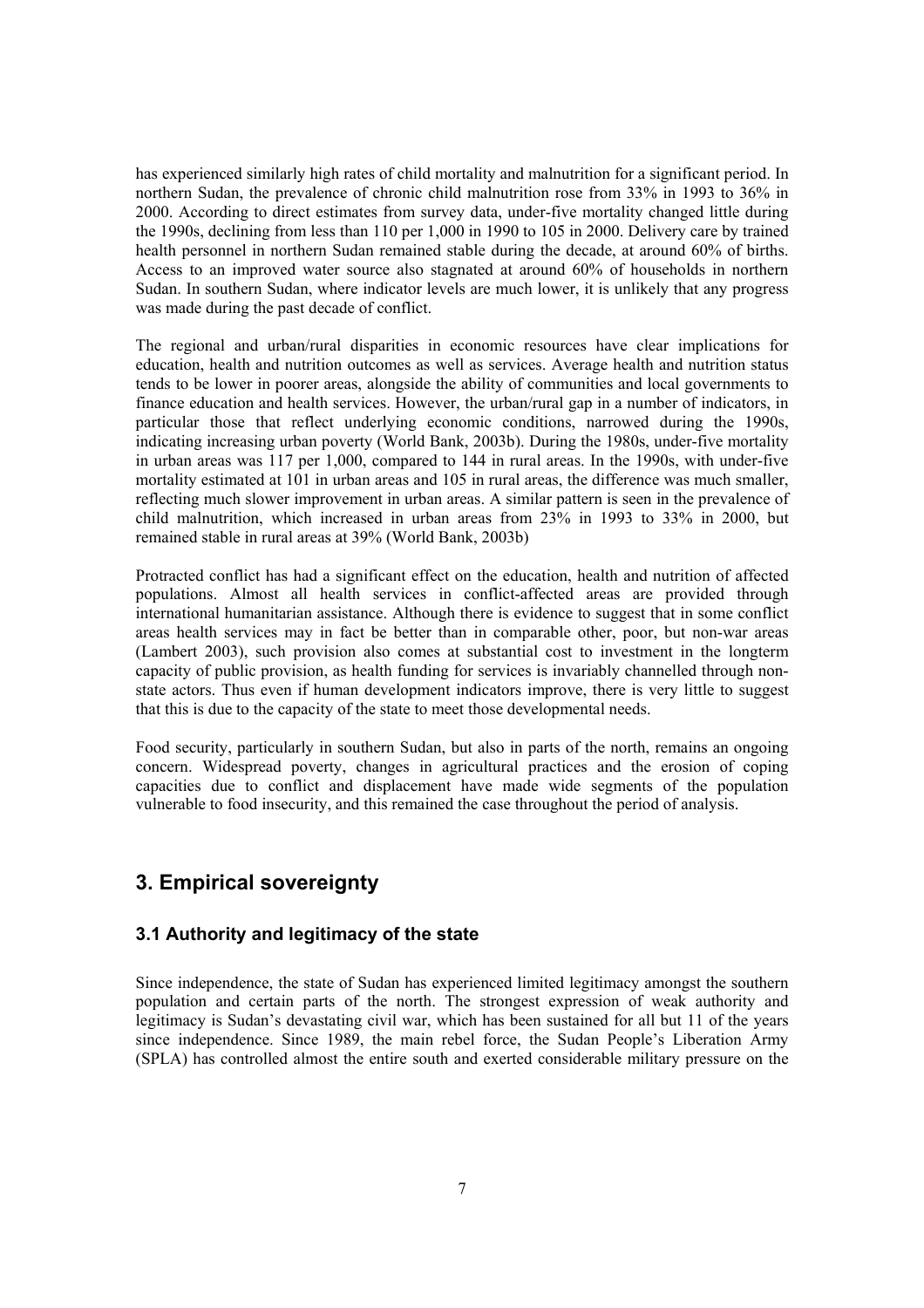government.<sup>4</sup> In line with this, there has been considerable erosion of civil rights and weak social protection.

Both the government of Sudan and the SPLM/A are autocratic entities with little or no democratic tradition. In prosecuting the war, both of the major parties have operated with impunity, and serious violations of international humanitarian law and human rights law have been documented.<sup>5</sup> Freedom of assembly, freedom of speech and the formulation of political parties have been stifled in both areas. The authority of traditional leaders has been displaced and there is limited capacity for civil society groups to influence either of the governing structures, particularly on issues of peace and development. In addition, Sudan is home to the largest populations of IDPs in the world. The policies and actions of successive governments in Khartoum have resulted in significant levels of vulnerability for the four million internally displaced and an effective safety net has never been maintained.

Tensions which have sustained the civil war include the desire to control assets and natural resources, particularly oil wealth and for land ownership. Due to the geographic positioning of the oilfields, controlling oil production sites and securing the pipeline became integral to regime security.<sup>6</sup> In addition, a lack of willing western investment, resulted in the bringing together of key investors from China and Malaysia. These investors provided not just international credit and oil markets, China has also provided political cover for Sudan in the Security Council with respect to human rights and international terrorism concerns (ICG 2002).<sup>7</sup> In 2001 oil production averaged 230,000 barrels per day and total exports were worth US\$1.27 billion, helping to reverse economic decline. However, given the nature of the revenue sharing arrangements included in agreements between the government and the foreign oil companies, the companies first recoup their oil costs. Thus, direct revenues to the government from oil exports, in the first five years of production, are only a percentage of the total. Government accounts indicate an income of approximately US\$600million in 2002.

### **3.2 Effectiveness of the state**

l

Recent analysis highlights that service delivery is weak and the structure of central government spending is not pro-poor (World Bank, 2003a). The southern population has no effective, functioning representative government, which makes current discussions regarding reconstruction highly challenging.

<sup>&</sup>lt;sup>4</sup> The SPLA's main patron during this period was the Soviet Union, channeling military support through Libya and Ethiopia.

<sup>&</sup>lt;sup>5</sup> The government conducted indiscriminate aerial attacks, used famine as a weapon of war, forcibly displaced civilians and supported paramilitary forces engaging in the slave trade. In turn, the SPLA and its allied militias indiscriminately attacked civilian populations, diverted relief supplies and forcibly recruited soldiers, including children. An estimated two million people have died as a result of fighting over the past 18 years (either from direct violence or related starvation and disease), and half a million refugees have spilled into neighbouring countries.

<sup>6</sup> The government has continued a strategy of manipulating local conflicts in the transition zone and coopting local militia – distributing arms and ammunition to 'proxies' to defend the oilfields and clear them of non-Arab people living in rural areas near the GNPOC concession, with serious humanitarian consequences. See Lee (2003)

<sup>&</sup>lt;sup>7</sup> The Canadian firm Talisman, China National Petroleum Corporation, Petronas of Malaysia and Sudapet form the Greater Nile Petroleum Operating Company in 1996.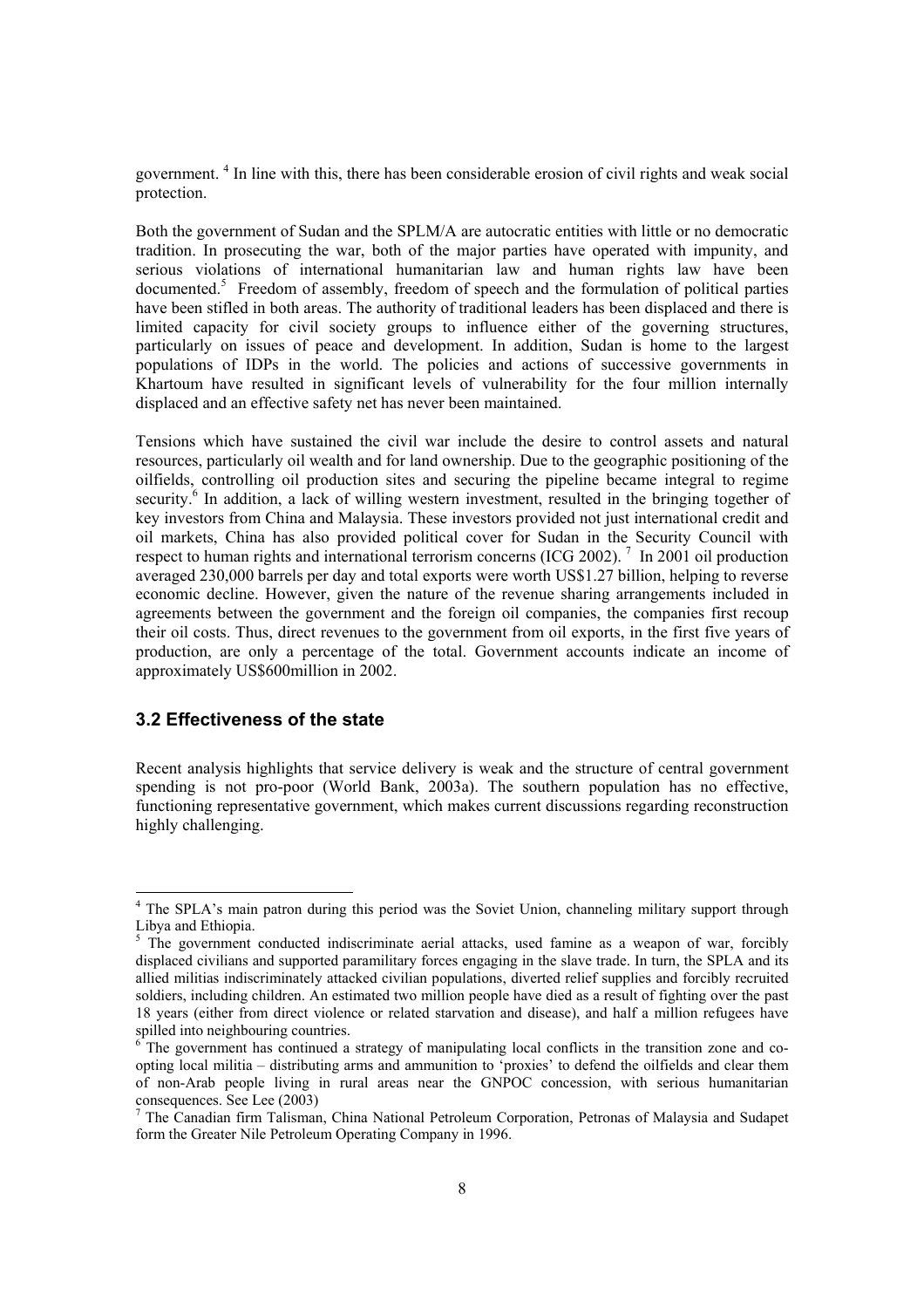Despite positive economic growth over the last 5 years, these gains have not translated into increased service provision or welfare protection. Interventions by the IMF in the late 1990s in the form of a comprehensive structural adjustment programme were mainly concentrated on cuts in public expenditures, and affected poor households more than others. The government's domestic revenue to GDP ratio has been weak across the period of analysis. Relative to GDP, federal expenditure has continued to decline, from an average of 18.4% during 1986–90 (peaking at more than 25% in 1992) to 9.4% during 1996–2000 (World Bank, 2003a).

Attempts at decentralising power have not been successful.<sup>8</sup> The transfer of responsibility to states and local communities in the early 1990s was made without ensuring that the institutions had the technical and managerial capacity, and without sufficient and reliable sources of funding. By 1998, the states and local communities received a total budget of 2.4% of GDP, which was supposed to finance all basic services and development. By 2001, when net oil revenues equivalent to 5% of GDP were added to the government's budget, regional expenditures had risen to only 4% of GDP still inadequate to deliver on their mandate.

At the federal level, there are significant disparities in expenditure for basic social services. In education, higher education is favoured relative to basic education; in agriculture, capitalintensive irrigation investments in energy and subsidies are promoted relative to traditional rainfed farmers. Analysts have correlated recent increased military expenditures in 2000/01 with increasing oil revenues: as a proportion of GDP, development expenditure has been half that of defence and security expenditures. By 2000, defence and security expenditure was estimated to account for about 3% of GDP, while development expenditures stood at about 1.5% of GDP. Formal salaries to civil servants have also eroded and are far below the level needed to operate an effective administration. There is also an urban bias with respect to infrastructure. Formal safety net programmes such as the Social Solidarity Fund also have an urban bias in the distribution of benefits.

Over time, financing for social services and infrastructure has been sharply reduced, both federally and at state levels. Sudan allocated an estimated 1.2% of GDP to education and 0.7% of GDP to health during 1998–2000. Infrastructure for education, health care and rural agriculture has deteriorated with decreased funding to these sectors in the 1990s. Welfare services in conflictaffected areas are provided mostly by the international community, primarily through humanitarian assistance.

# **4. Juridical sovereignty: a shade of grey?**

### **4.1 Prospects for peace**

 $\overline{a}$ 

The outcomes of the current peace process, under the auspices of the Inter-Governmental Authority on Development (IGAD) and the government of Kenya, represents the most significant window for peace in Sudan. It also adds a shade of grey to the juridical sovereignty of Sudan. <sup>9</sup>

<sup>&</sup>lt;sup>8</sup> A decentralisation strategy for the delivery of key services such as education, health, sanitation, local roads and agriculture was implemented in 1992

<sup>&</sup>lt;sup>9</sup> The government of Sudan and the SPLA/M signed a protocol laying out a framework within which a peace process would be negotiated in Machakos, Kenya, on 20 July 2002.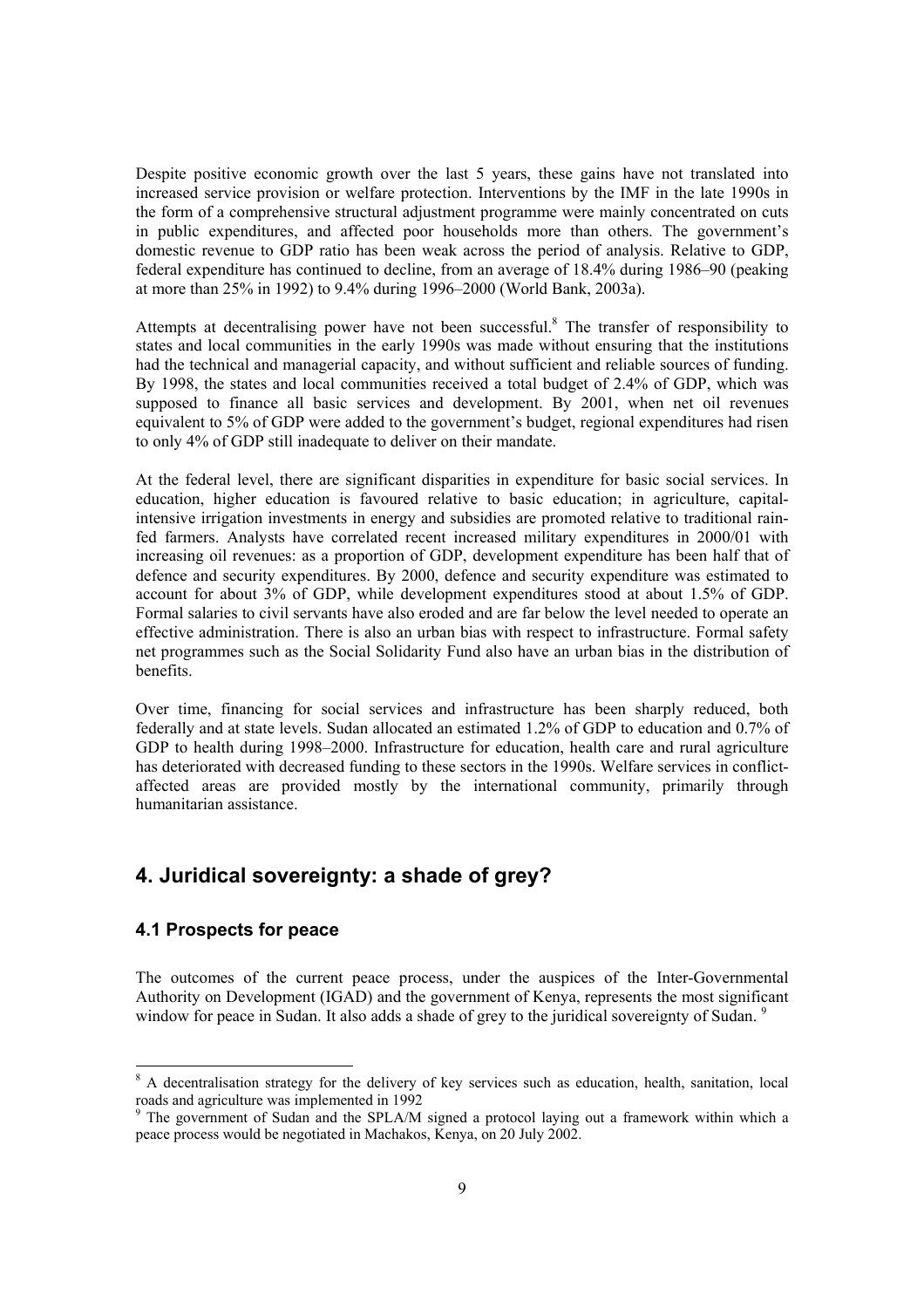The Machakos Protocol, signed by the government and the SPLA/M in July 2002, included the acceptance of the right of southerners to self-determination in the form of a referendum after a six-year interim period. In return, the SPLA/M accepted that Sharia law could be maintained in the north. This provides the potential for two independent states. The ramifications of formal separation between the north and south are immense. There have been some very real gains in this process, including an agreement to a 50/50 split of oil revenues between Khartoum and the SPLA/M during the six-year interim period which will follow the signing of any peace agreement. After that, southerners will have the right to vote in a referendum on whether the south should secede. Other significant issues requiring attention is the splitting of the country's sizeable debt, alongside issues of border demarcation, the return and citizenship status of displaced people and traders, property rights and security provision.

Important too, is that negotiations are strictly a north–south dialogue between the government and the SPLA/M. The peace initiative is not designed to settle the insurgencies in northern Sudan (Abyei, the Nuba Mtns and Southern Blue Nile) or in Darfur in western Sudan. 10 The marginalisation of peripheral groups highlights a tension for the international community, which is both eager to minimise the distraction of other rebellions and to achieve a lasting deal between the SPLA/M and the government, and aware that issues of legitimisation, inclusion and governance are fundamental to whether Sudan breaks out of the cycle of conflict and violence (ICG, 2003).

# **5. International relations**

 $\overline{a}$ 

### **5.1 International diplomatic and security interests**

Over the last two decades, the international community has oscillated markedly in its approach to Sudan: considered a close ally of the West in the early 1980s, and then widely seen as a rogue state, allied with Iraq, in the 1990s. A sanctions regime was in place throughout the 1990s, and development cooperation programmes were halted. Important neighbouring states, such as Egypt, Libya, Uganda, Ethiopia, Eritrea and Kenya have been engaged in disputes over oil, water and land, and there are long-running concerns about secessionism and military adventurism. Rapidly shifting policies, commercial interests, alliances and rivalries – often relying on support for crossborder insurgents to advance diplomatic goals – has meant that Sudan's neighbours have often had more to gain from a divided Sudan than from a strong peaceful one (ICG 2002).

Today, Sudan is the object of renewed security interest and diplomatic attention. Following the shock effects of the September 11 terror attacks in the US and their aftermath on policy debates within the Khartoum government, there has been significant diplomatic effort, driven by the US, to bring an end to Sudan's conflict and international isolation. To the international community, the costs of the conflict and the strategy of political and economic disengagement, proved much higher than the humanitarian response it has supported. The linkage between Sudan's threat to regional stability, terrorist activity and extremism, has driven re-engagement strategies. High

<sup>&</sup>lt;sup>10</sup> Negotiations on the Three Areas have not been conducted as part of the primary IGAD peace talks between the Sudanese government and the SPLA/M. They have, rather, been chaired by the Kenyan government and treated as something of a sidebar. The fighting in the west of Sudan has intensified in 2004.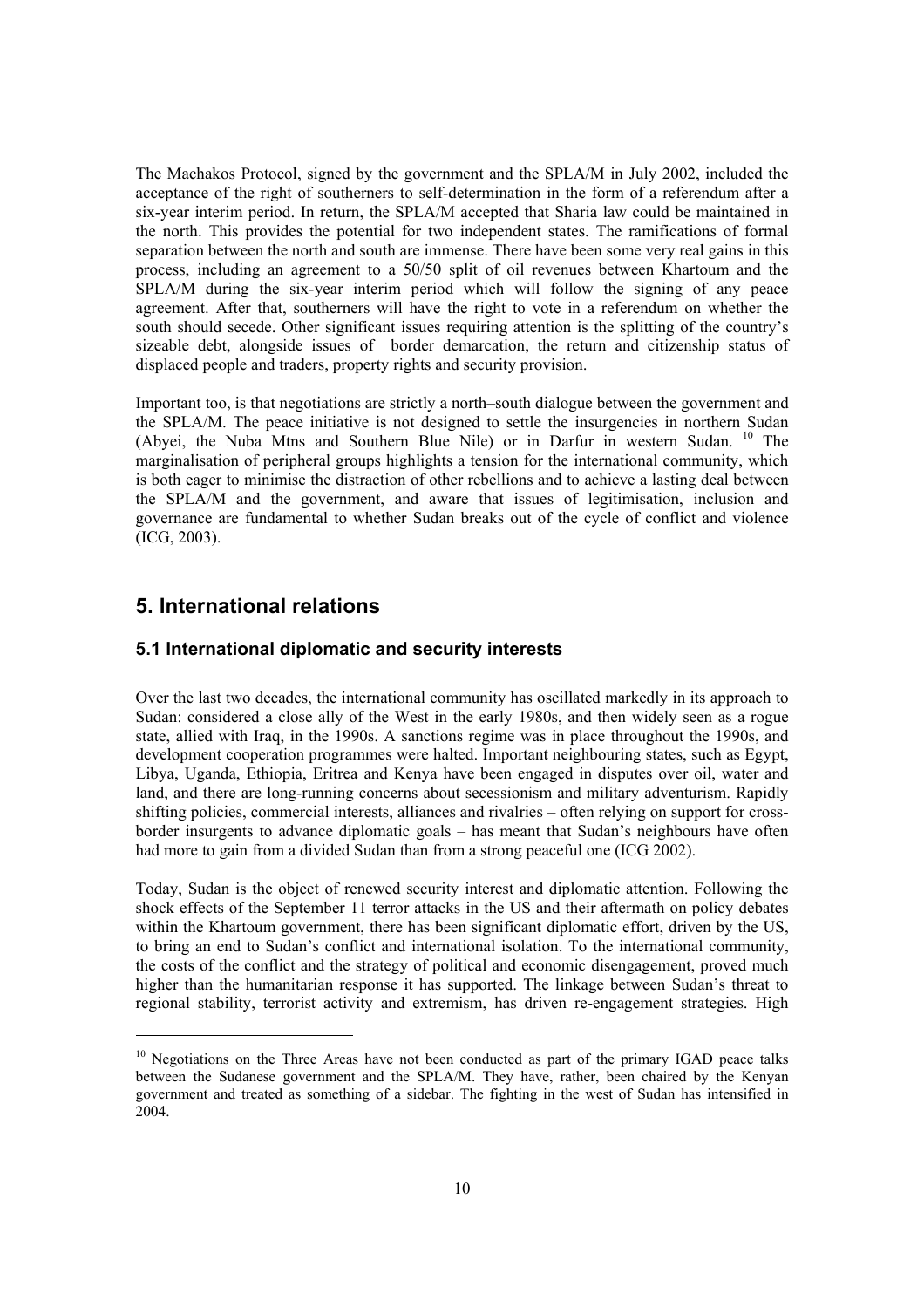level political envoys have been appointed and donor governments have established crossdepartmental bodies with shared political and assistance objectives in an attempt to effectively reengage. $11$ 

#### *United Kingdom*

In the UK, January 2002 the Secretary of State, Clare Short, went to Sudan (north and south) to 'push for peace' – becoming the first UK Cabinet Minister for 14 years to visit the country. A joint Foreign Office/DFID Sudan Unit was established to ensure coherence of political and humanitarian objectives, and Alan Goulty appointed as the new UK Special Representative for Sudan. The shift to Foreign Office oversight of humanitarian/development programming signals a greater level of political interest in aid relations. It is as yet unclear whether this may or may not enhance the development effort.

#### *United States*

The initial phase of U.S. engagement, beginning in September 2001, United States Senator John Danforth was appointed as Peace Ambassador and Andrew Natsios as Special Humanitarian Coordinator. Like the UK, humanitarian and political agendas were intertwined. A Sudan Taskforce was established to support the efforts and oversee a broad strategy of re-engagement, including ambitious and highly political programmes to secure access to the Nuba Mountains; eradication of slavery; 'periods of tranquillity' and an attempt to 'privatise' protection services for civilians with the establishment of a 'Civilian Protection Monitoring Team'. Under the steer of two key personalities, Andrew Natsios and Roger Winter (ex-US Committee for Refugees) AID have also opened up humanitarian assistance to the north.

#### *European Union*

 $\overline{a}$ 

The attention the EU pays to Sudan depends fundamentally on its member states' interest. Neither the Belgian or Italian governments who have held the EU Presidency over the last few years have declared Sudan a policy priority. Nevertheless in the field of the Common Foreign and Security Policy, the EU has been engaged in a political dialogue with the Sudanese government since November 1999. The EU has pursued a policy of 'constructive engagement', launching what it terms a "Critical Dialogue" aimed at influencing the government on a variety of issues, including human rights, humanitarian aid, political liberalisation, terrorism and the peace process. The ultimate aim of the dialogue is to reach a normalisation of relations and re-establish full development cooperation. The assessment of the Critical Dialogue by Sudanese civil society and opposition activists has not been positive, described instead, as a "critical monologue" (ICG 2002).

The response to the international spotlight on the part of the Khartoum authorities and its main opposition, the SPLA/M has been steadily positive. The reasons for this include military calculations that both parties could hold ground without winning ground for the foreseeable

<sup>&</sup>lt;sup>11</sup> United States Senator John Danforth was appointed as a Peace Ambassador to Sudan in September 2001 at the same time as the Sudan Taskforce was established, overseeing USAID's broad strategy for reengagement. Mr Alan Goulty heads a joint DFID/FCO Sudan Unit as the new UK Special Representative for Sudan.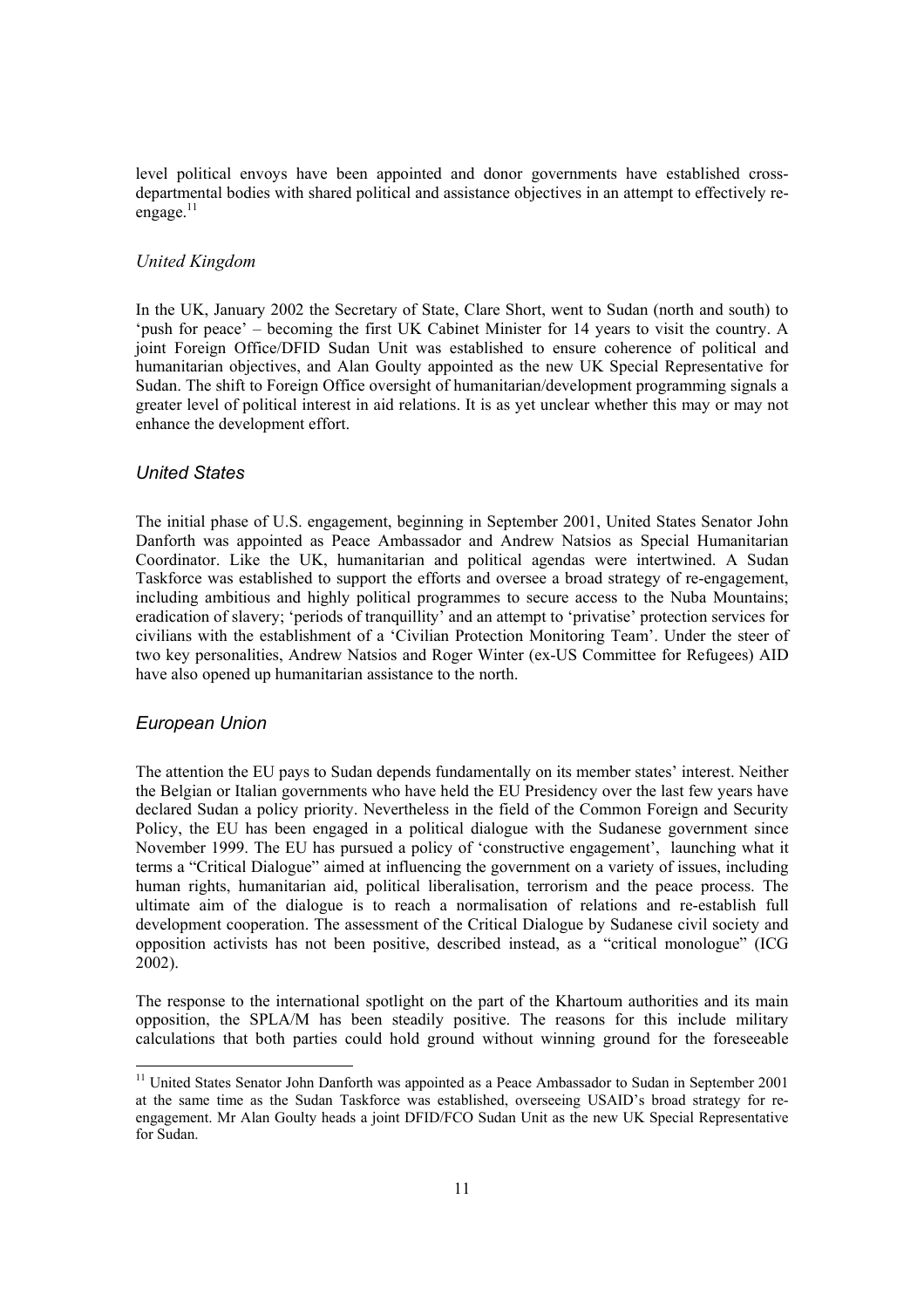future; the increasing desire on the part of Khartoum authorities to escape international isolation and rehabilitate its image; bring an end to the difficult economic situation, and the desire to enjoy their new oil wealth. The regime has responded positively, seeking to internationalise so as to develop oil fields and realise oil revenues.

### **5.2 The role of aid and perceptions of performance**

International donor aid policies and practice have followed broader foreign and security policy objectives, and have ranged from significant ODA investment in the 1980s to the suspension of development aid in the early 1990s, its replacement by large flows of humanitarian assistance for the following decade, and then the recent resumption of political dialogue and development cooperation with the Sudanese government, and the development of a unique set of arrangements for the development of local administrative capacities in the south.

### *Donor engagement*

l

In the mid-1970s and through the early part of the 1980s, Western aid was largely concerned with economic and institutional developments, including a series of economic stabilisation interventions following a balance of payments crisis. In the mid-1980s, famine prompted the emergence of relief intervention which had an important welfare dimension that set the stage for longer term emergency response activity. ODA peaked in 1985 at \$1,907m. Sudan was for many donors their largest African aid programme. US economic support reached \$100m annually in the early 1980s; development assistance levels grew from \$27m in 1984 to \$410m in 1989; and Title 1 food aid averaged \$50m annually. Emergency assistance was also provided starting in the early 1980s, increasing dramatically during the drought emergencies of 1984-1985. Economic crisis, weak governance and the growth in absolute poverty in Sudan undoubtedly worked to the political advantage of donors, but it did not result in collective, coordinated action; indeed, competition between donors was rife (Duffield, 1990).

In the latter 1980s, concerns over the conduct and policies of the al Mahdi regime, highlighted by a mounting NGO campaign, prompted some bilateral donors to adopt a more collective stance, and several announced small reductions in their aid budgets. Donors also reacted to changes on the political front. Recognising that the SPLA held the military initiative in the south, overtures were made regarding relief assistance.<sup>12</sup> This marked a significant shift in donor and agency behaviour. Up until this point, the donor community had not been willing to support cross-border operations into southern Sudan.

Against this background, Operation Lifeline Sudan (OLS) was established in 1989. OLS marked the first time in the course of the war that donors had succeeded in obtaining agreement from both sides allowing an internationally-organised relief intervention in the south. Although its purpose was initially recovery and rehabilitation, OLS evolved into a long-term relief operation (Karim et al, 1996). Whilst not challenging Sudanese sovereignty directly, OLS conferred international recognition on the SPLA, resulting in an 'equivocal and temporary ceding of sovereignty to the UN' in parts of southern Sudan outside government control (Karim et al, 1996).<sup>13</sup> In 1995, the SPLA and a splinter rebel faction signed 'ground rules' brokered by OLS to ensure the protection

<sup>&</sup>lt;sup>12</sup> In 1986, Norwegian People's Aid began transporting relief supplies into SPLA-held areas without Khartoum's consent.

 $<sup>13</sup>$  Despite intended as a temporary measure, OLS remains in place, nearly 14 years since its inception.</sup>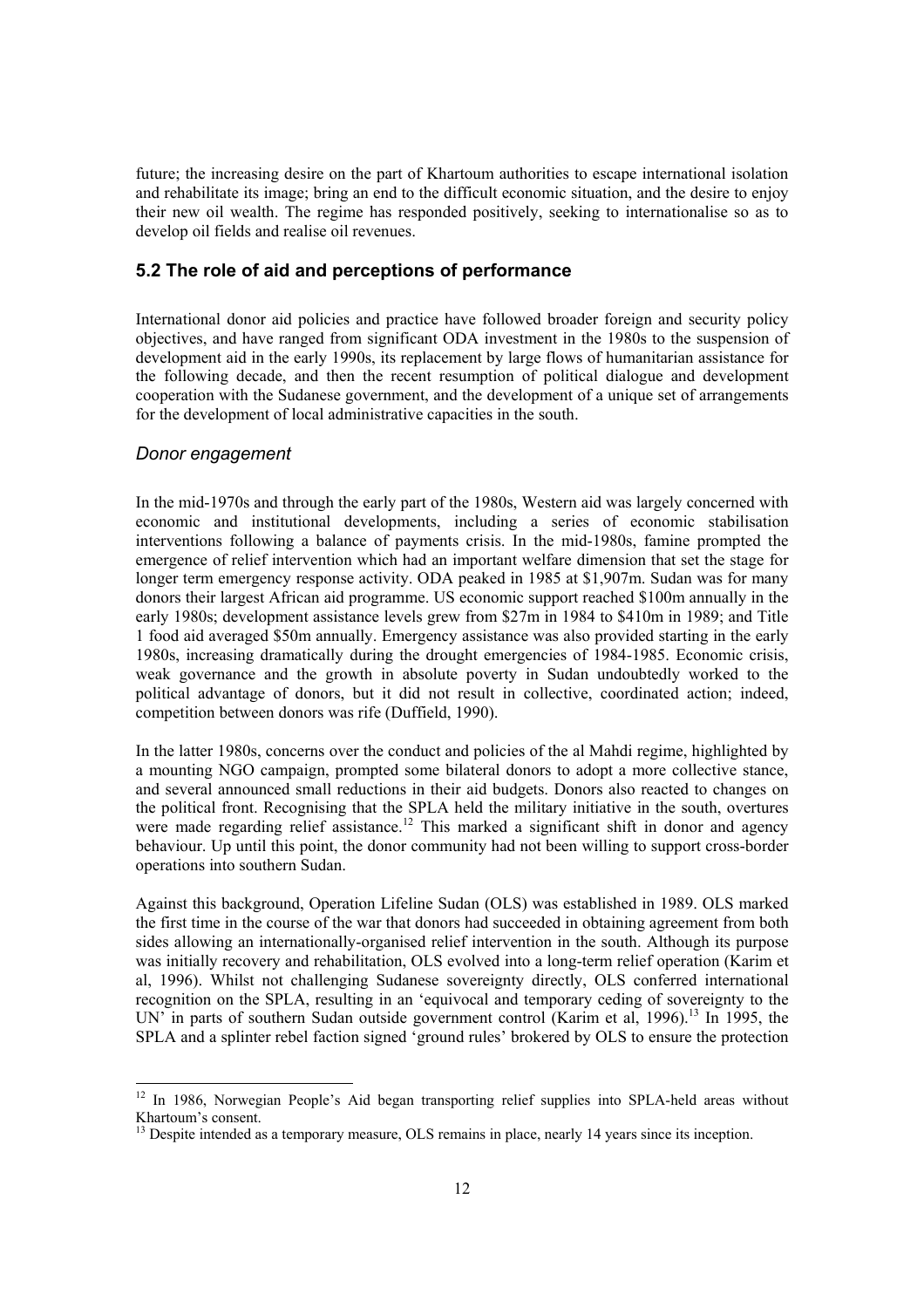of civilians, the accurate delivery of food aid and respect for children's rights.14 Despite stringent attempts at neutrality, OLS has had many critics. It has been charged not only with failing to fulfill its mandate, but also with inadvertently prolonging the conflict.

#### *Donor retreat*

l

The arrival of the al-Bashir regime in 1989 and its subsequent policies and actions – primarily its prosecution of the war in the south and gross human rights violations – prompted the termination of most official development cooperation programmes.<sup>15</sup> The World Bank withdrew in 1992, and disbursements were suspended the following year as a result of Sudan's inability to service its debt.16 Similarly, as a result of its arrears status since 1984, the IMF took a number of 'remedial measures', declaring Sudan a 'non-cooperative' country in 1990; its voting rights were suspended in 1993, and the country came close to expulsion from the Fund in 1997.<sup>17</sup> Approximately 90% of ongoing development programmes in the 1990s were financed by the UN (primarily UNDP's Area Development and rehabilitation schemes). Political and economic sanctions imposed by the UN and the US in the mid-1990s led to Sudan's isolation, blocked progress on debt relief and discouraged Western foreign investment. In 2000, Washington defeated efforts to lift UN sanctions and prevented Sudan from becoming Africa's representative on the UN Security Council.

Advocates of a tough US policy towards the government in Sudan appear prominent in the policy debate and appear to have continually had the sympathy of senior administration officials (both those from Clinton and Bush administrations) and members of Congress from both parties.



#### **Table 2: Net disbursements of ODA to Sudan**

<sup>&</sup>lt;sup>14</sup> See Bradbury et al (2000) "The 'Agreement on Ground Rules' in South Sudan".

<sup>&</sup>lt;sup>15</sup> The US suspended development assistance in 1990. The UK bilateral development programme to Sudan was terminated in early 1991. The EU unilaterally suspended its cooperation in the framework of the Lomé Convention with Sudan in 1990, and formal assistance was phased out during 1990 and 1991.

<sup>&</sup>lt;sup>16</sup> World Bank disbursements to Sudan were suspended in April 1993, and the country has been in nonaccrual status since January 1994.

 $17$  The IMF reinstated Sudan's voting rights in August 2000.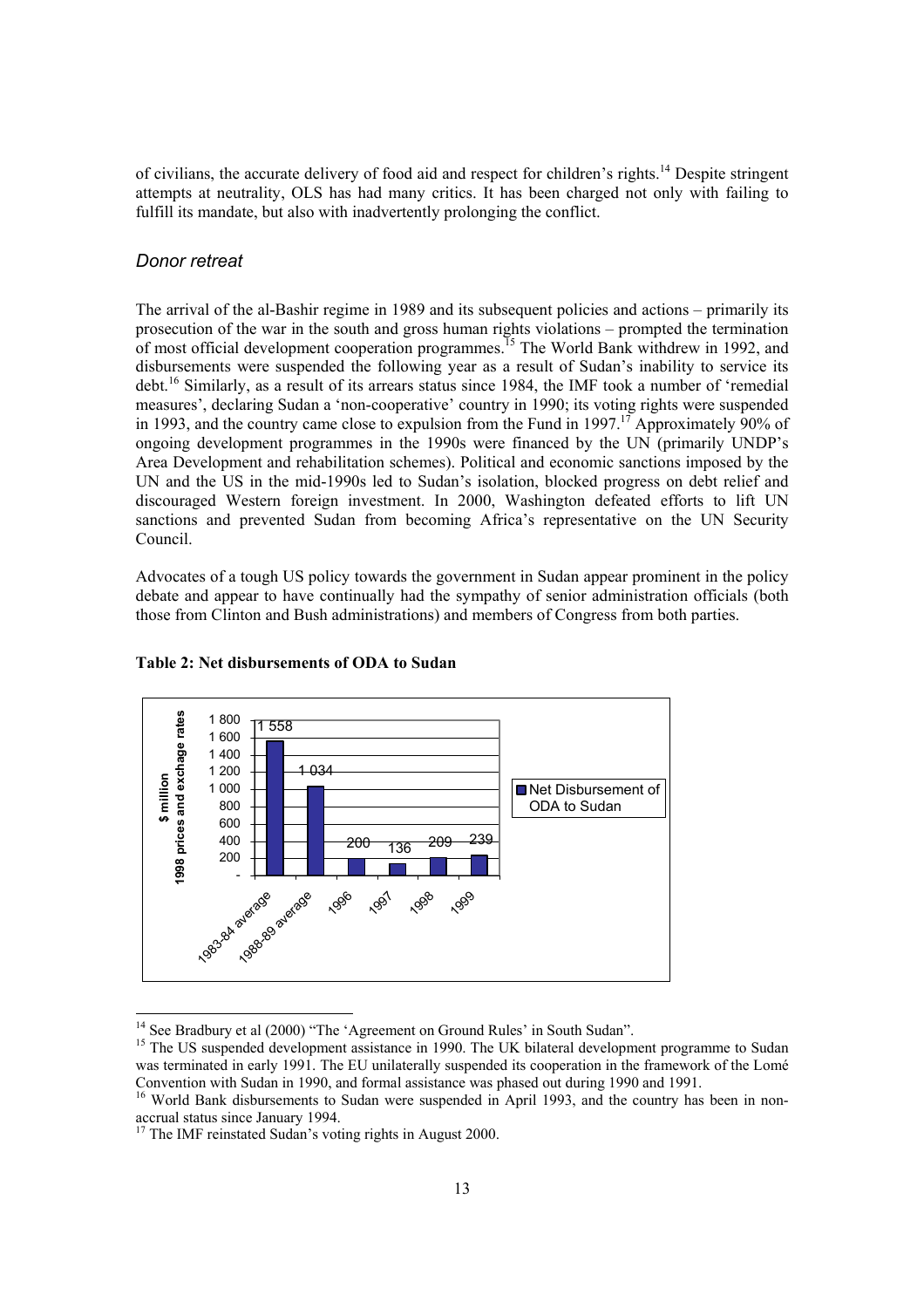The withdrawal of official development assistance in the early 1990s left donors facing a fundamental question, and one that remains central to the poor performers debate today: how to provide assistance to the poor in Sudan when assistance actors were unable or unwilling to work with the government. The common policy response at the time was to replace the significant ODA investment with humanitarian assistance as the main instrument of engagement, relying on the OLS's unique political and institutional structure to facilitate the bulk of humanitarian operations.18 It is estimated that less than 20% of donor resources went into development programming over the 1990s. Official development cooperation dropped to a low of \$50m in 1998.<sup>19</sup> Given the variable influences its impact on Sudan's development prospects is difficult to gauge; but it is clear that programming throughout the 1990s, given the decline in basic welfare indicators, has been inadequate to the scale of need.



 **Table 3: Total ODA and emergency relief to Sudan** 

Throughout the 1990s, the various humanitarian approaches of the major donors and agencies in Sudan differed according to their basic mandates, geographical focus and attitudes to the Sudanese government and local administrations. Over the last two decades (since 1983) the US has spent almost \$2billion in humanitarian assistance. The majority of US assistance was channelled to the south, recognising the SPLM as an authority, and designing the legal and policy frameworks for the provision of support.<sup>20</sup>

l

<sup>&</sup>lt;sup>18</sup> The OLS disburses from donors approximately \$200 million a year, mainly in the form of food assistance. The World Bank (2003a) estimates that, of this, 60–70% is devoted to logistics, security and transport, although this figure is higher than other estimates.

<sup>&</sup>lt;sup>19</sup> Although, OECD DAC sources suggest the lowest point was 1997 at \$136m, see figure 5.8.

<sup>&</sup>lt;sup>20</sup> The US's humanitarian aid has been split between Food for Peace and OFDA. In interviews the US administrators of the Sudan Taskforce said that the US in effect holds bilateral relations with two governments.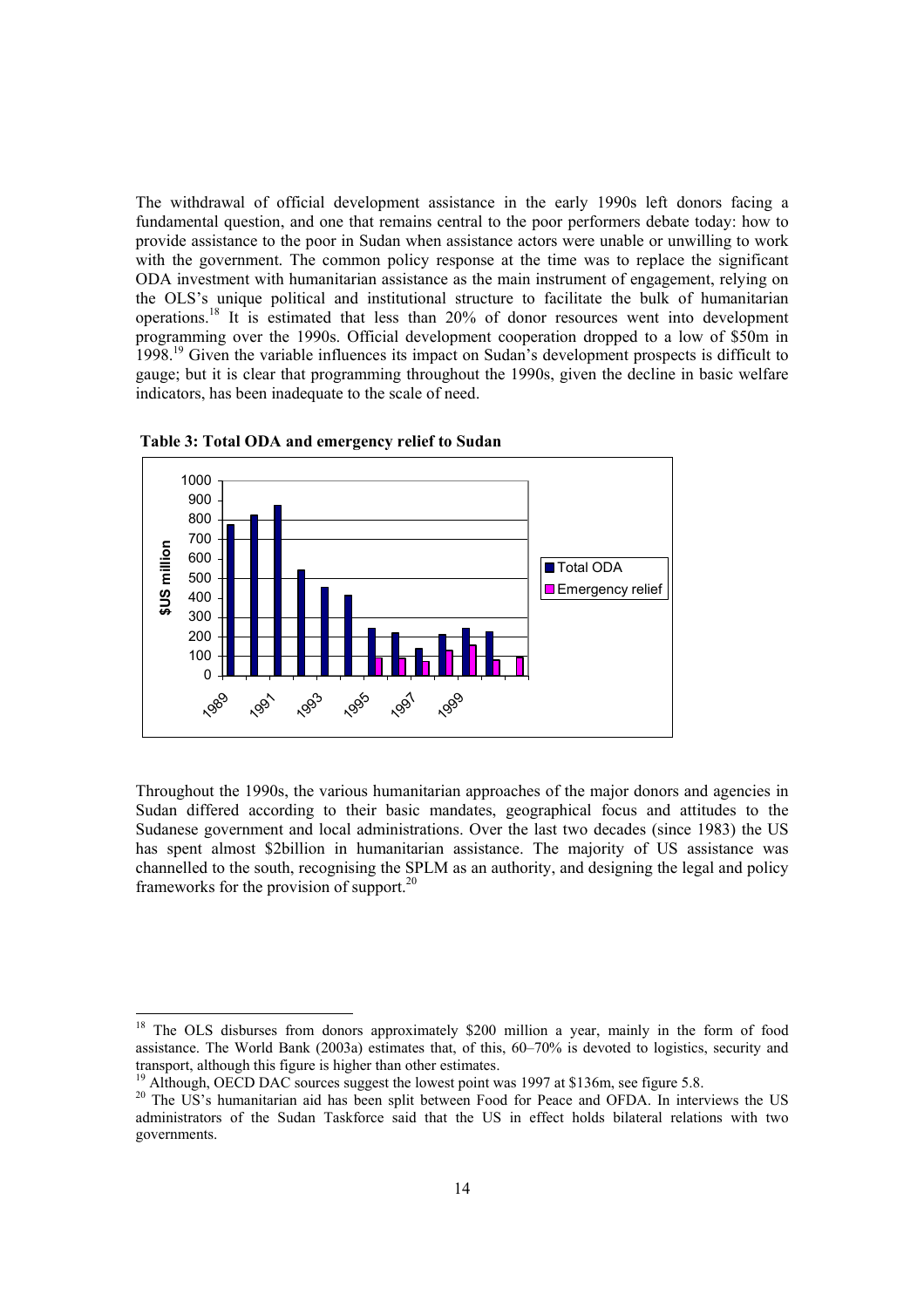

**Table 4: US humanitarian assistance to Sudan** 

Between 1992 and 2002, the EC disbursed approximately ECU450m, in both the north and the south, as humanitarian assistance. ECHO, the major EU player in Sudan, has directed its assistance to the north, and withdrew assistance to SPLM-held areas on grounds of humanitarian principles. UN agencies, including UNICEF, WFP and UNHCR, have programmes in both the north and the south. In accordance with its mandate, UNDP restricted its presence to the north, executing Area Development Schemes.

#### **Area Development Schemes**

A model of intervention applied by UNDP in countries with weak central institutions and low ownership of policies has been that of the Area Development Schemes (ADS). First designed and implemented in Sudan in 1986/87 in response to the drought and subsequent famine, the ADS were the first UNDP "product" responding to countries in the midst of or emerging from conflict. They were designed initially to focus on the development of planning and management capacity of traditional institutions of civil society and local governance. In Sudan the focus expanded from income-generating schemes to rehabilitation of essential services such as primary health care, water and sanitation and veterinary services. As originally designed, the ADS excluded the involvement of the central government and even the provincial government authorities. This placed considerable financial stress on the community investment groups that were required to subsidise the cost of essential services. Recognition of this fact several years into implementation resulted in transfer of execution of the umbrella project in Khartoum into government hands (national execution). However in the context of a government that continued to exhibit the same structural problems, this proved problematic and resulted in closure of the project. All future area development schemes have built in links to official government structures while retaining management control in the hands of the project and local communities from the very outset*.*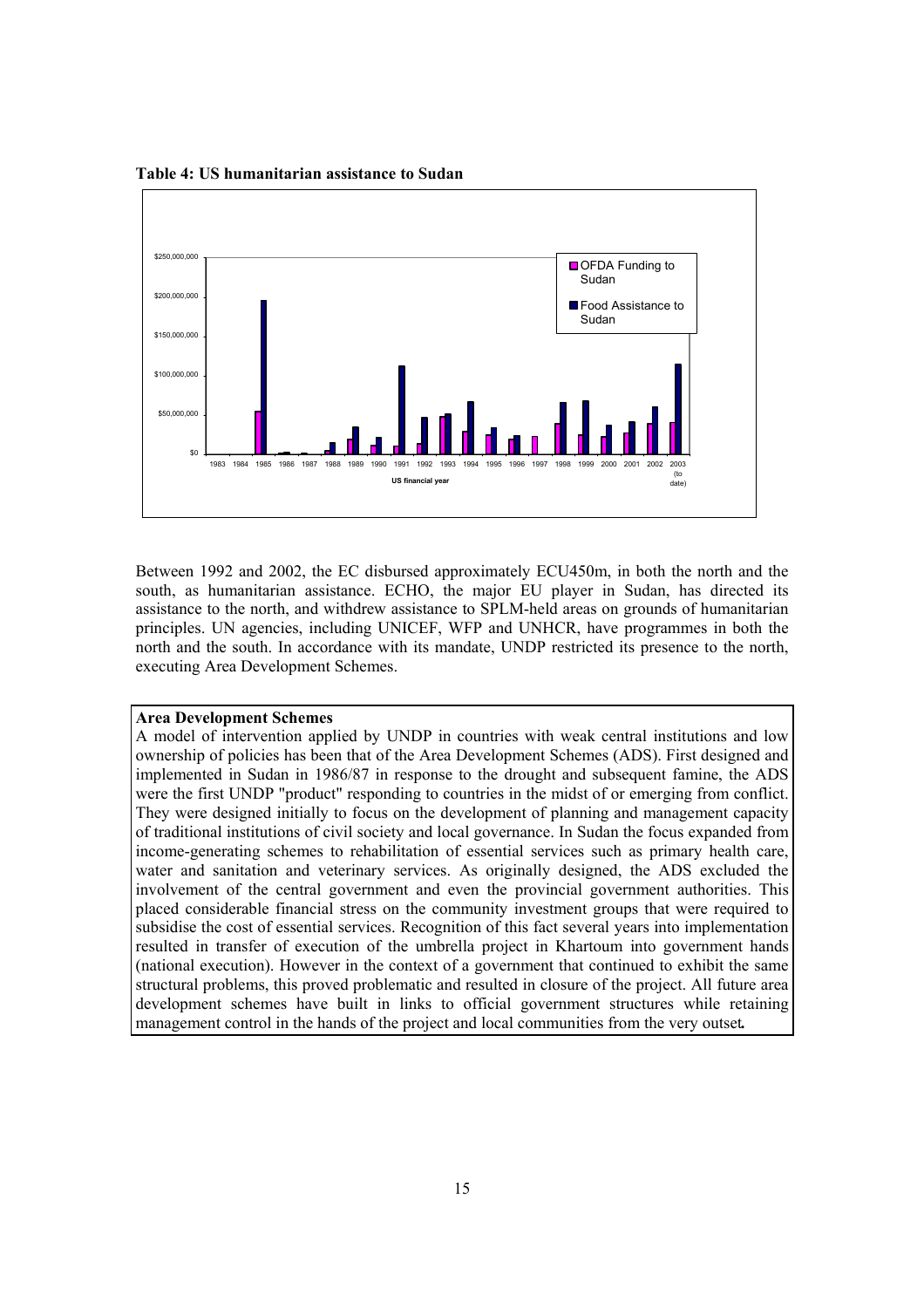#### *New mechanisms: adaptations in financial instruments/institutional arrangements*

In the late 1990s, donors began to design approaches to reintroduce development-oriented activities, without appearing to legitimise the government politically. Humanitarian interventions increasingly broadened, from an emphasis on life-saving to encompass longer-term measures and to meet chronic basic needs (Bradbury et al, 2003). Budget lines progressively opened up for food security, co-financing, de-mining and initiatives to strengthen 'self-reliance' in civil administration, basic health, education, water and sanitation.

Donors also developed new mechanisms for engagement: adapting financial instruments and devising new institutional arrangements to provide funds for mid-term rehabilitation activities from development budgets, rather than from short-term emergency funds. The EU and the US attempted to design 'models' for high-impact development programmes in areas undergoing transition.21 USAID's 'Sudan Transitional Assistance Rehabilitation' (STAR) programme was set up in 1997, in addition to US humanitarian assistance in opposition-held areas in the south, with the aim of strengthening local capacities and structures and improving human rights and democracy. At the same time, the heavy reliance on relief was reduced. To address the lack of a legal framework for development cooperation, in 2000 the EU agreed on the implementation of a 'Humanitarian Plus' programme, which provided a grant of some EUR15m for rehabilitation 'beyond relief'.<sup>22</sup> The emphasis is on medium-term operations, implemented through NGOs on a three-year basis, and for the first time local NGOs have access to funding. Concerns by member states that such a programme would send the wrong political signal to the Sudanese government have meant that the programme is managed by a special Programme Management Unit (PMU). The Commission, rather than the Sudanese government, plays a role as a 'national authorising officer.'

Both donors see their activities as representing a turning and starting point for the use of development assistance in the context of complex emergencies and ongoing conflicts.<sup>23</sup>

 $\overline{a}$ 

<sup>&</sup>lt;sup>21</sup> Interview with Sudan Taskforce, USAID, Washington DC, August 2003.

<sup>&</sup>lt;sup>22</sup> The funds for 'Humanitarian Plus' came from the balance of uncommitted funds from the 6<sup>th</sup> EDF, European Community (2002)

<sup>&</sup>lt;sup>23</sup> AH, interview with Sudan Taskforce, USAID, Washington DC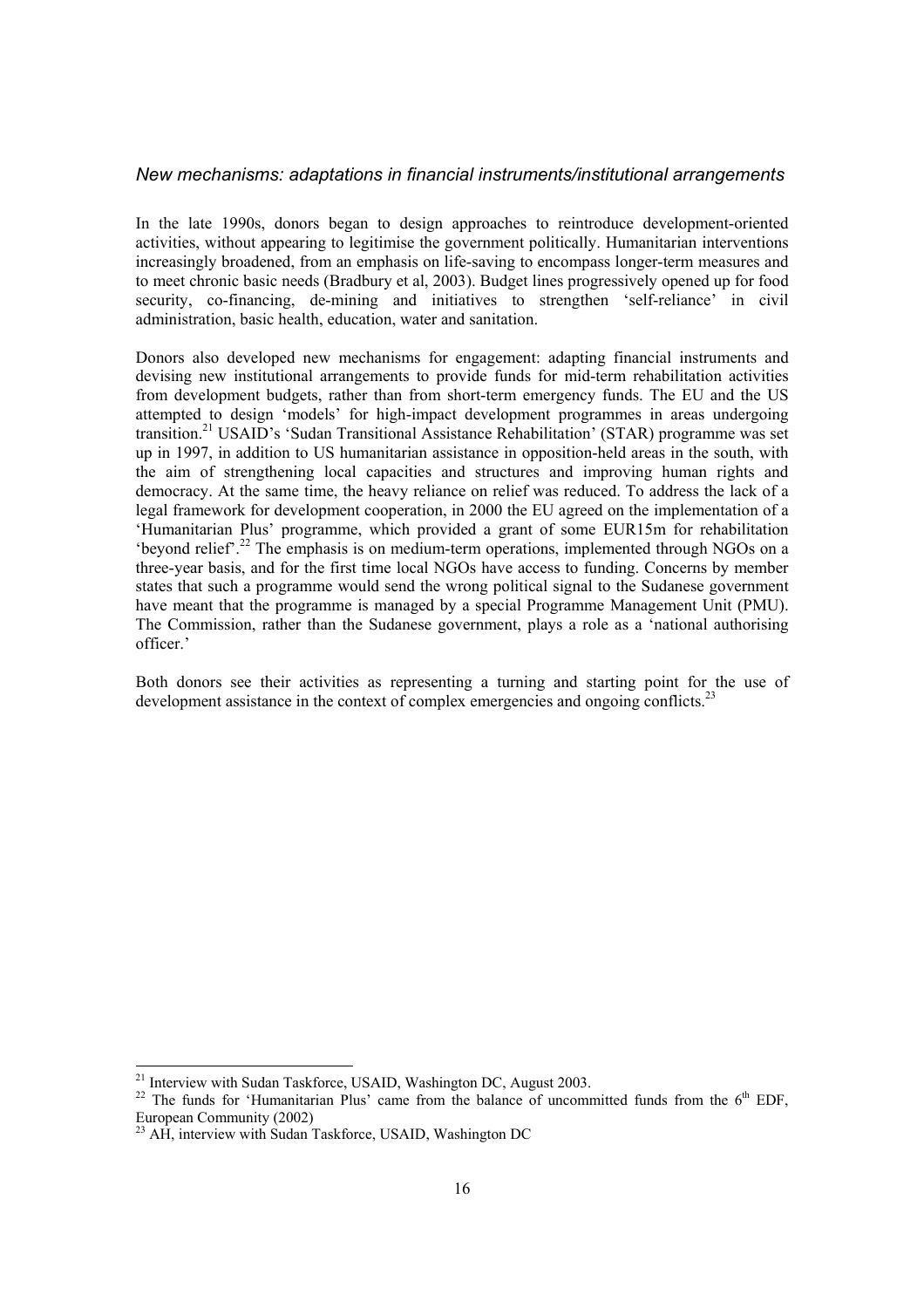### **USAID's STAR Programme**

The Sudan Transitional Assistance Rehabilitation (STAR) programme was set up in 1997 in addition to US humanitarian assistance in southern opposition-held areas. The STAR programme arose in response to a number of factors: the economic transition occurring in secure areas; the establishment of a civil administration under the SPLM; the perceived need to strengthen local capacities and structures in the region; and the desire to improve human rights and democracy in opposition-held areas; while at the same time reducing the heavy reliance on relief. The programme aimed to assist in laying a foundation for the eventual transition from conflict, and has three components:

- Strengthening Sudanese grassroots organisations working to solve local rehabilitation problems, reducing their heavy reliance on relief and strengthening self-reliance.
- Providing governance training to the nascent civil administration in order to improve transparency, accountability, public financial management and respect for human rights and humanitarian principles; and
- a forum that can contribute to the development of local / regional policies

The SPLM was involved in all stages of programme design and implementation. The bulk of STAR funds have been channelled through an umbrella grants programme to provide civil society – most often grassroots community grouped – with the resources to undertake rehabilitation projects that increase self-reliance while increasing their ability to advocate with civil authorities. STAR contributed to the people-to-people reconciliations processes.

### **The EU's 'Humanitarian Plus' Programme**

To address the lack of legal framework for development cooperation, in November 2000 the EU agreed on the implementation of a 'Humanitarian Plus' programme, which first provided a grant of some EUR 15 million for rehabilitation beyond relief in Sudan.<sup>24</sup> The programme aims to strengthen 'self reliance' in the sectors of food security, basic health, water and sanitation. The emphasis is given to medium term operations, implemented through NGOs on a three-year basis, and for the first time local NGOs have access to funding. The new funds and the new approach are also meant to encourage the Renewed Dialogue, a process between the EU and the Sudanese government initiated in November 1999. DG DEV is responsible for the programme, Europe Aid plays a close role in the implementation process, and the programme is intended to be complementary to, and coordinated with, ECHO's interventions.<sup>25</sup> Concerns by member states that such a programme would send the wrong political signal to the Sudanese government has meant that the programme is managed by a special Programme Management Unit (PMU). The Commission, rather than the Sudanese government, plays a role as a 'national authorising officer'.

### *The future dividends of peace*

Many donors have started contingency planning for a resumption of formal development assistance to Sudan once a peace agreement is signed. Sizeable development funding has been promised: the EU, for example, has committed \$516 million for education and food security,

<sup>&</sup>lt;sup>24</sup> The funds for 'Humanitarian Plus' came from the balance of uncommitted funds from the 6<sup>th</sup> EDF

 $25$  It is unclear whether Humanitarian Plus programme will be implemented in the south due to the EU's disagreement with the SPLM over the MoU and subsequent withdrawal of ECHO.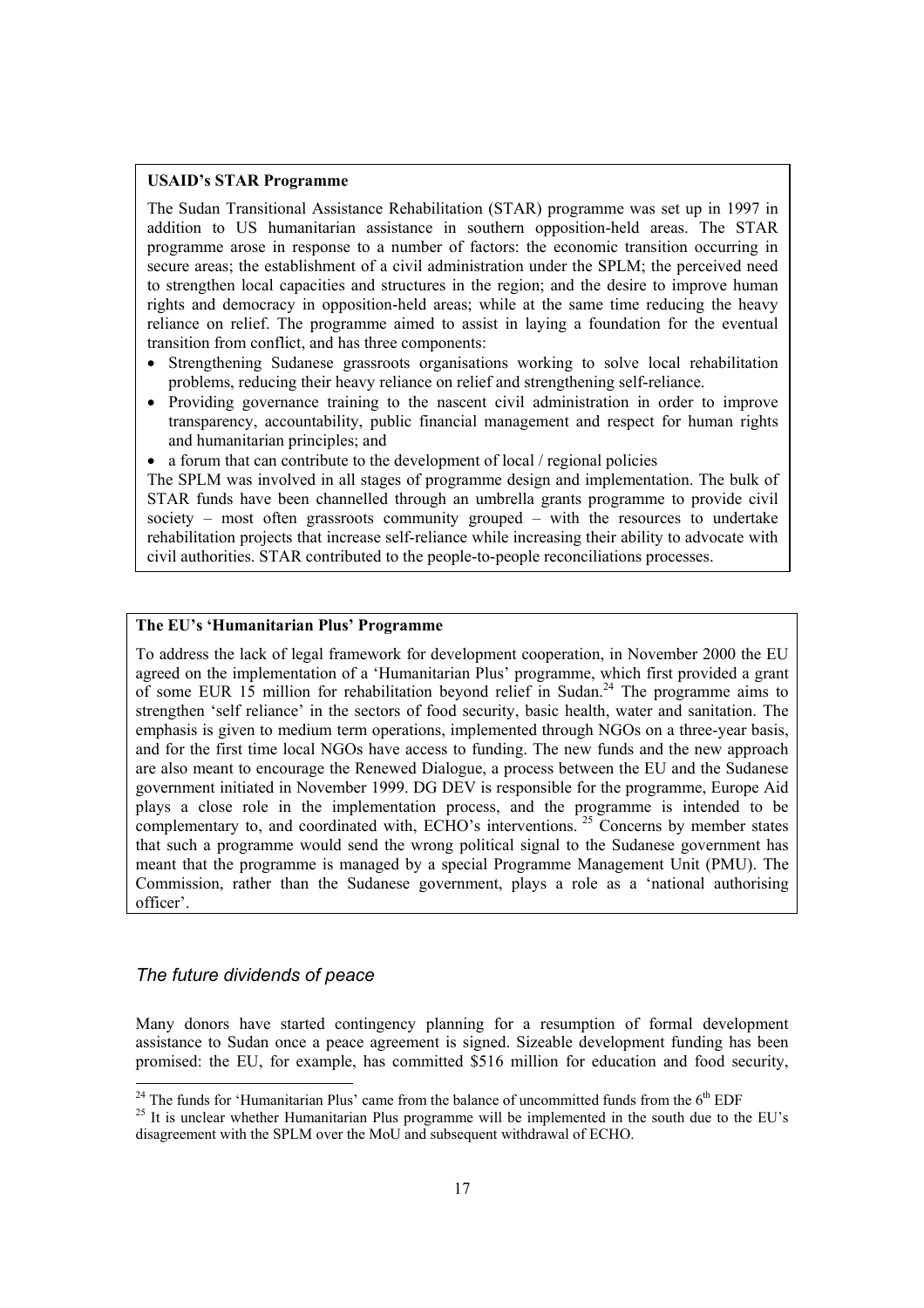dependent on the signing of peace accords. In contrast, the US has allocated under \$100m in development assistance for the 2004 financial year, though much larger amounts may be available if there is a positive end to the peace process. $<sup>2</sup>$ </sup>

The promise of a resumption of significant levels of development assistance to Sudan is designed explicitly as an incentive for peace.<sup>27</sup> This is significant in the poor performers debate. Decisions to re-engage with Sudan are not premised on a demonstrated commitment on the part of the government to invest, deliver and meet the basic needs of the population. It is premised primarily on the coming of peace and on reconciliation between north and south. This peace dividend will remain elusive if peace is not secured.28

There are, however, encouraging signs. A Joint Planning Mechanism (JPM) has been set up comprising the Sudanese government and the SPLM, and facilitated by the key bilateral and multilateral donors, to assess needs, develop priorities and draw up action plans for implementation. Questions still remain over how to prioritise needs, given the highly contested setting and the lack of investment in baseline data even at the most basic level of demographic patterns, health and education. The coordination capacity between donors is also unclear given that the engagement of the main donors appears to be guided as much by foreign policy goals as by developmental ones.

The appointment of a high-profile RC/HC for the UN in Sudan led to significant changes in the architecture and coordination of UN assistance. The 2003 Consolidated Appeal (CAP) represents the beginnings of an 'integrationist and development focussed model'.<sup>29</sup> Plans to reduce the scope of large and previously dominant UN agencies, and to give space to smaller agencies such as the Food and Agriculture Organisation (FAO) and the UN Industrial Development Organisation (UNIDO), suggests a significant shift in UN engagement. There are plans to reduce divisions between the two key UN coordination structures (OCHA and UNDP), and to have UN personnel delivering coordination services to all agencies, irrespective of mandate.

Most donors agree that levels of humanitarian assistance will increase as access improves. The EU sees the development of 'humanitarian plus' as an important model – although it is not clear how this approach addresses issues of sustainability, other than guaranteeing longer-term financing for partners; facilitating 'handover' mechanisms internally within the Commission; and protecting the financing of the 'plus' model from 'development' claims. The EU Country Strategy paper for 2002–2007 focuses on two main sectors: food security and education. The UN aims to focus its support towards recovery planning – primarily through governance and peacebuilding activities, IDP resettlement and the separate peace process in the Nuba Mountains.

In contrast to most donors, the World Bank is recommending an immediate shift away from humanitarian assistance, calling for a resumption of 'development assistance to war-affected areas'. $30$  In this sense, a 'LICUS-like' approach does not appear to dominate. $31$  The economic

 $\overline{a}$ 

 $^{26}$  Interview with Sudan Taskforce, USAID, Washington DC, August 2003.

 $27$  Interview with UNDP, New York, August 2003.

<sup>&</sup>lt;sup>28</sup> Interview with Sudan Taskforce, USAID, Washington DC, and DFID, London, August 2003.

<sup>&</sup>lt;sup>29</sup> The CAP 2003 was prepared with a 'humanitarian plus' orientation aimed at saving lives and reducing human suffering, while sustaining livelihoods, building local capacity and establishing a base for full-scale recovery where opportunities arise.

 $30$  World Bank (2003) CEM.

<sup>&</sup>lt;sup>31</sup> The LICUS approach involves principles of knowledge generation, limited capacity building; project preparation; and zero generation reforms. It is also intended to be a partnership arrangement with UNDP in the African pilot cases. In Sudan, unlike Somalia, UNDP and the Bank do not have a shared approach.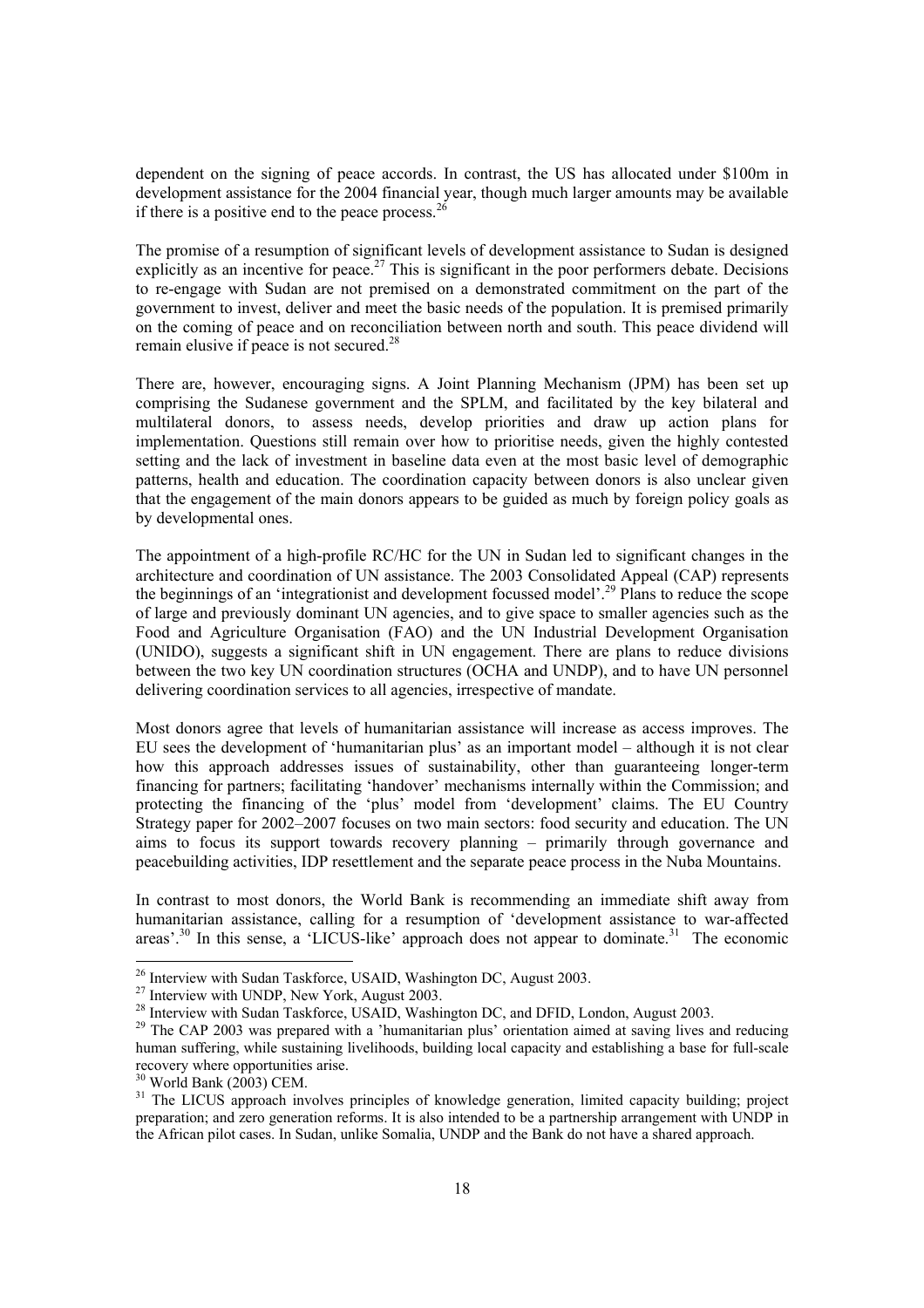health of the country remains the Bank's primary concern. An accelerated privatisation programme is planned, plus a review of the decentralisation process and a focus on infrastructure. Most bilateral donors welcome the engagement of the World Bank in Sudan, but have strong views on how that engagement should proceed. As a new actor, donors maintain that the Bank should focus on core issues, such as debt relief and substantial forms of grant aid. The Bank's pursuit of an I-PRSP for Sudan is considered by some donors to be very premature.<sup>32</sup> In the event that peace process falters, the Bank state that they would continue to be engaged along LICUS principles of knowledge generation and limited capacity building; project preparation; that intensification of the arrears clearance would be put on hold.

Rescheduling Sudan's debt has important implications for the form of aid that is available (for example, the provision of loans and balance of payments support hinges on the clearance of arrears); and for the channels and systems through which such aid is disbursed and managed. Forms of conditionality will not disappear: on the contrary, performance-based assessments will remain the basis for 'stepped' aid allocations. In the event that the peace process falters, the World Bank has stated that it would continue to be engaged along the LICUS principles of knowledge generation and limited capacity-building, projects would still be prepared and an intensification of arrears clearance would be put on hold.

Channels for re-engagement for the donor community are mixed. Most bilateral donors agree that it will not be viable to support centralised structures in the interim period; rather, they will continue to go through parallel routes, using non-state actors to deliver highly projectised forms of assistance, primarily to the south, but also gradually to the north. Rather than utilising Trust Fund facilities, most donors at this stage prefer to maintain closer control and leverage over funding determinations.

# **6. Conclusions Sudan: a poor performer?**

l

The framework for assessing the debate around poor performance– that countries are difficult to assist where at least two of three factors, including juridical sovereignty, empirical sovereignty and international recognition are problematic – has currency in its application to Sudan**.**  Strikingly, poor development performance *per se* has not been the defining problem at issue for the international community.

Drivers for international engagement and disengagement, including the provision of aid in Sudan have not been premised on core concerns of empirical sovereignty, for instance, on a demonstrated commitment on the part of the government to invest, deliver, meet and protect the basic needs of the population. Aspects of empirical sovereignty that acted as the strongest drivers for international disengagement were the significant violations of human rights and an inability or willingness to address the considerable debt crises. The drivers for re-engagement, including the promise of a resumption of significant levels of development assistance, is designed explicitly as an incentive for the peace agreement to be signed and implemented. International pressure, particularly from the US, in this process should not be underestimated. The recent favorable economic conditions, driven in part by the government and interventions by the IMF, may have assisted the drive for re-engagement, acting as a fiduciary incentive for bilateral donors to pledge assistance.

 $32$  The first workshop was held in June 2002, with representatives of the SPLA/M and the government of Sudan.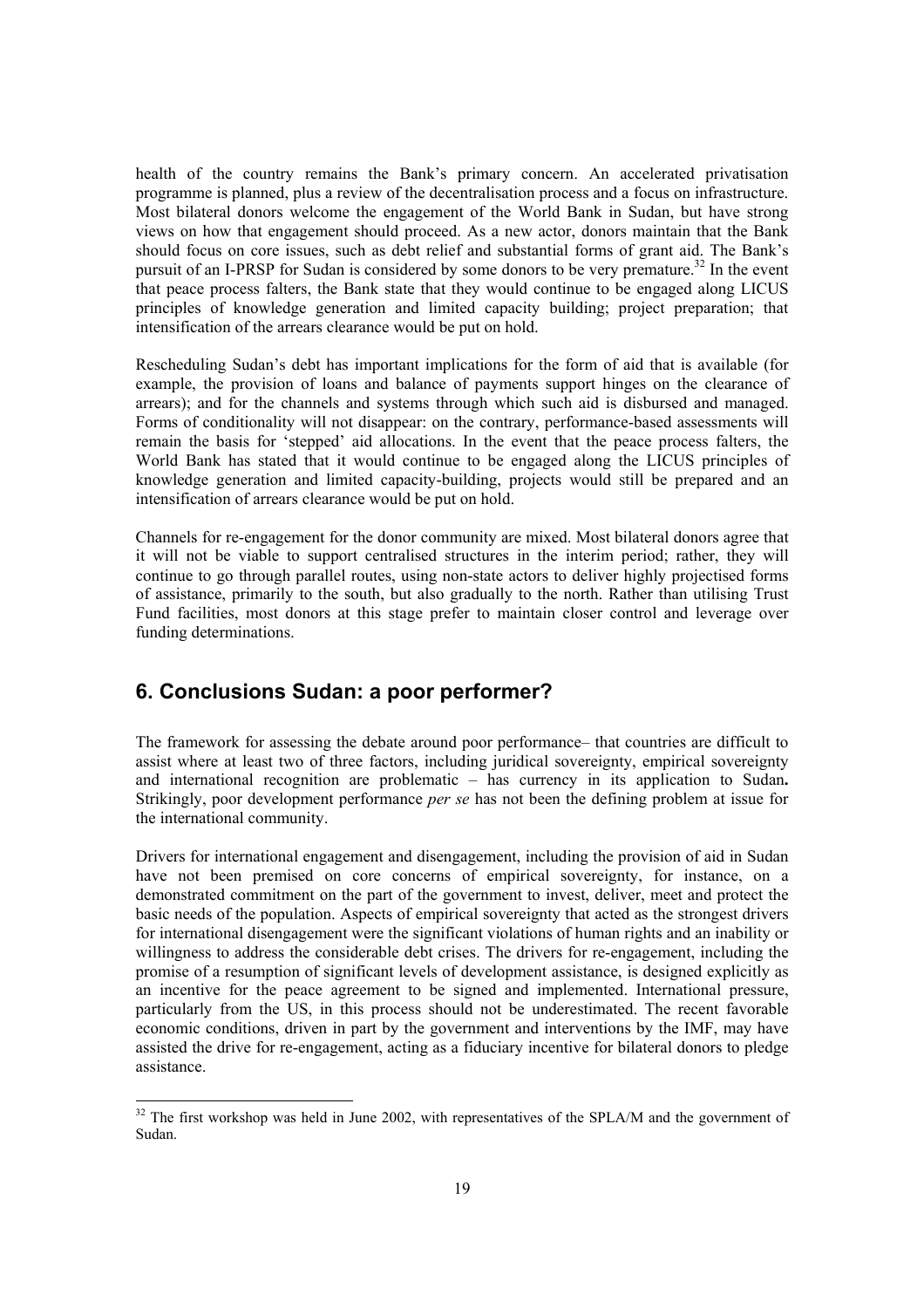The case study on Sudan highlights an important disconnect occurring in the relationship between development outcomes and empirical sovereignty. In the situation of southern Sudan, where the international community has played a significant role in maintaining the welfare of vulnerable populations for nearly two decades, indictors revealing general levels of welfare (for example infant mortality data) may explain much about the international communities effectiveness and capacity to respond, and yet tell us very little about empirical sovereignty. Thus measuring Sudan's country-wide progress towards attainment of the Millennium Development Goals or measuring performance in general might not indicate anything in relation to the government's willingness and ability to respond to the developmental needs of its population.

The challenge to Sudan's juridical sovereignty has only recently been formally recognised, and is yet to be determined. Yet the secessionist claims of the southern population are not new and have been informally acknowledged for many years by some in the international community, including through the provision of assistance to the south through local authorities. Funds have been channelled via local SPLM/A structures in recognition of changing levels of authority and legitimacy. At this interim stage, whether it be unity or a separate 'two-state scenario' in Sudan, the path that the international community, particularly the donor community, will have to navigate during the future 6-year interim period will be complex. Responding to this challenge will require developing effective aid instruments that can be deployed to support the poor populations living in much of Sudan. Ensuring appropriate governance arrangements around the allocation of aid, a respect for international humanitarian law, as well as an ability to measure the impact of assistance measure will be important.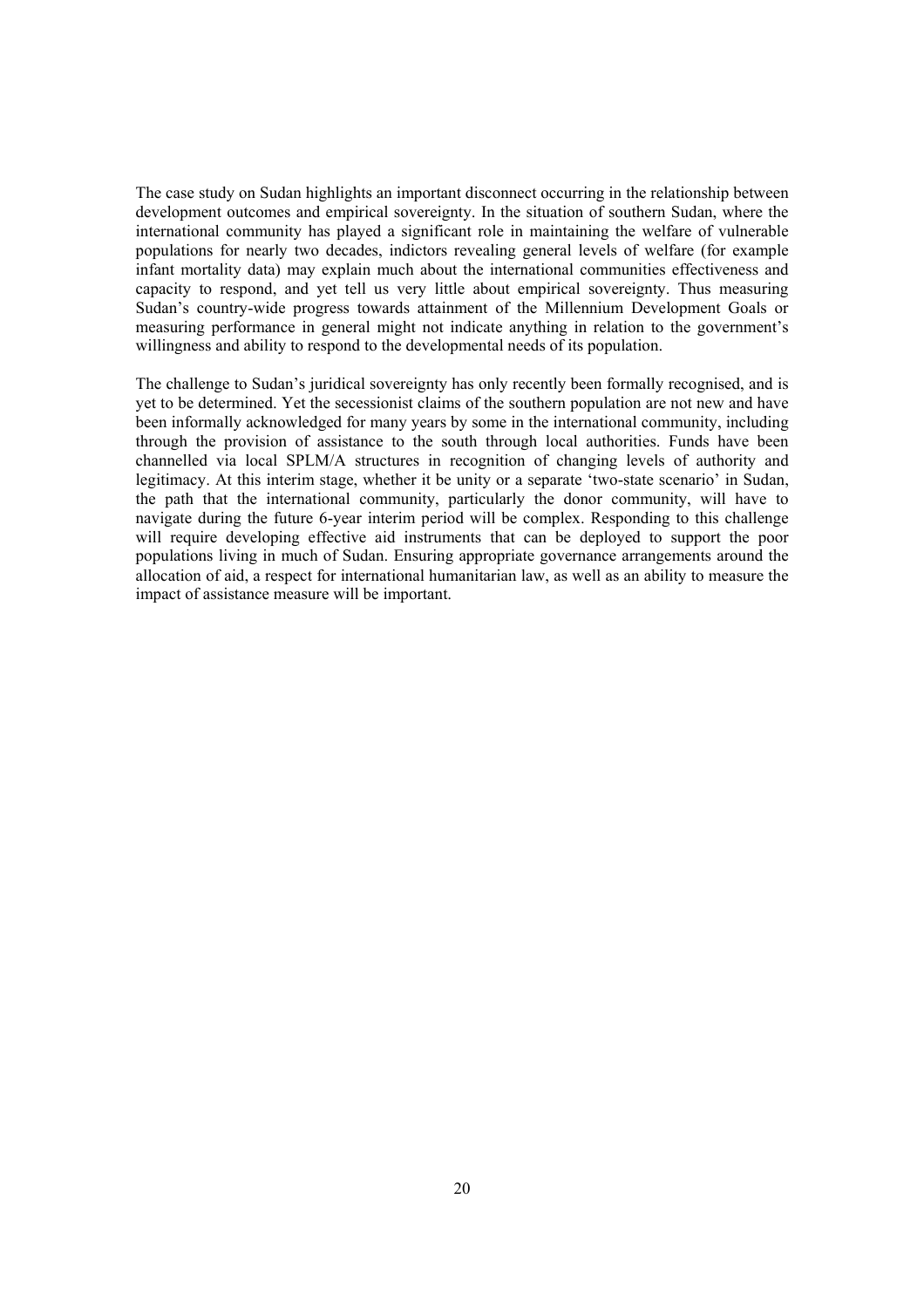# **Bibliography**

- Ayres, R. (2002, unpublished) "Low-income Poorly Performing States: the Challenges for U.S. Policy", with Centre for Global Development, Washington DC.
- Bradbury, M., N. Leader and K. Macintosh (2000) *The 'Agreement on Ground Rules' in South Sudan*. Study 3 in 'The Politics of Principle: Principles of Humanitarian Action in Practice'. London: ODI.
- Bradbury et al (2003) "Measuring Humanitarian Needs: Need Assessment and Resource Allocation in Southern Sudan and Somalia", HPG Background Paper.
- Congressional Research Service, (2002) "Sudan: Humanitarian Crisis, Peace Talks, Terrorism and US Policy", Foreign Affairs, Defence and Trade Division (Issue Brief for Congress)
- Duffield, Mark, (1990) "From Emergency to Social Security in Sudan Part 1: The Problem" and "Part 2: the Donor Response" in Disasters, Vol 14, No. 3 and No. 4.
- Duffield, Mark, (2001) "Global Governance and the New Wars: The Merging of Development and Security", Zed Books, London.
- European Commission & the Government of the Republic of Sudan (2002) "Country Strategy Paper and National Indicative Programme, for the period 2002-2007", European Commission.
- International Crisis Group, (2002) "God Oil and Country: Changing the Logic of War in Sudan" ICG Africa Report No. 39, International Crisis Group Press, Brussels.
- Karim, A. et al. (1996) "Operation Lifeline Sudan: A Review". Birmingham and Geneva: University of Birmingham/Department of Humanitarian Affairs.
- Lehtinen, Teri, (2001) "The European Union's Political and Development Response to Sudan" ECDPM Discussion paper, No. 26
- Macrae, J. (2001) "Aiding Recovery?: The Crisis of Aid in Chronic Political Emergencies". London: Zed Books.
- OCHA (2002) "Consolidated Inter-Agency Appeal for Sudan 2003", OCHA, Geneva
- UNDP. (2002) "Halting the Downward Spiral: Returning Countries with Special Development Needs to Sustainable Growth and Development", Institutional Development Group of the Bureau for Development Policies. UNDP, New York.
- UNDP (2003) The Sudan Assistance Framework: for humanitarian, recovery and development assistance, Khartoum, Sudan

USAID (2000) "US Government Strategic Plan: Assistance to Sudan. 2000-2002". Nairobi: USAID.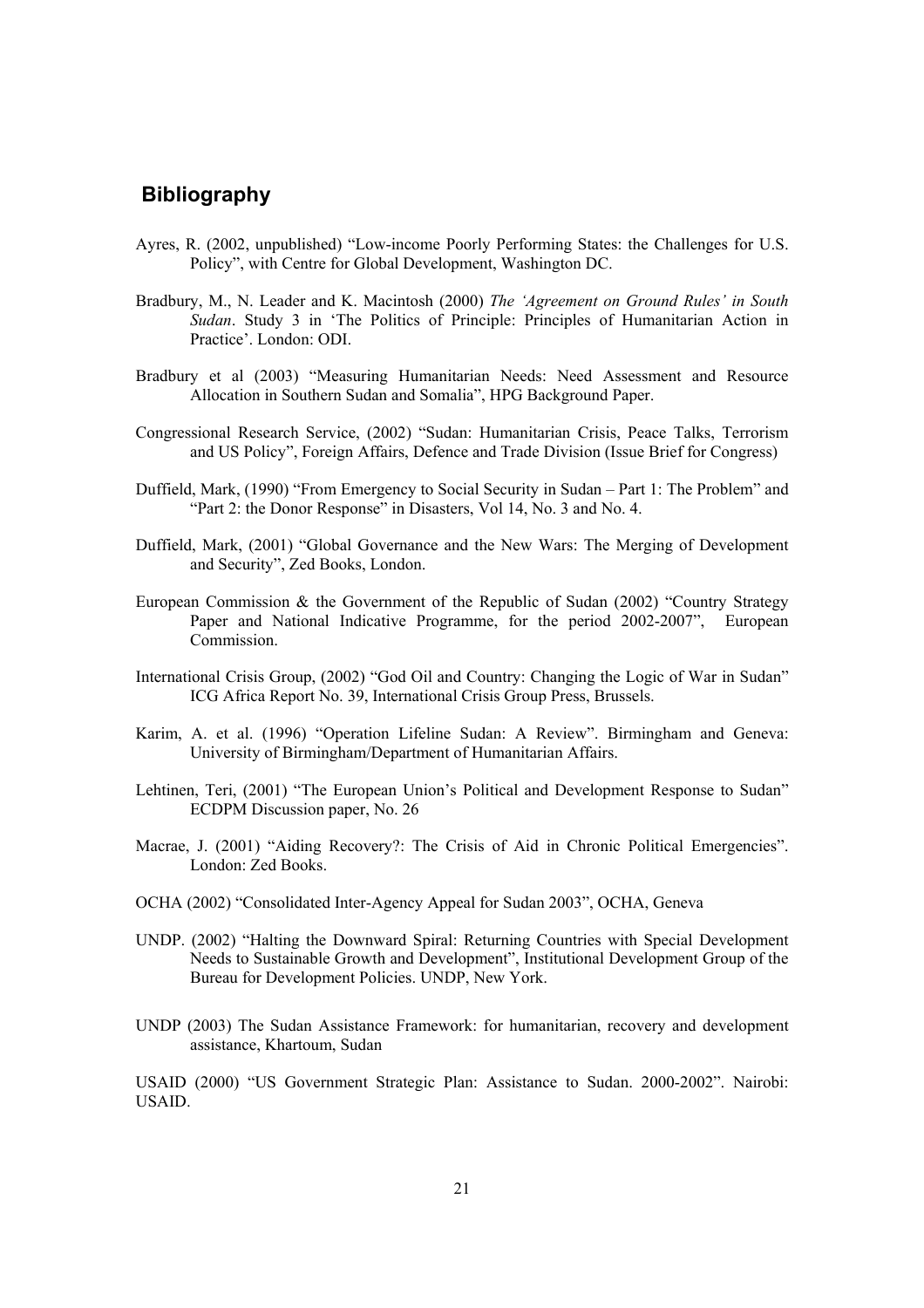- USAID (2002) 'Foreign Aid in the National Interest: Promoting Freedom, Security and National Interest', Washington DC
- USAID (2003) 'USAID's Role in the War on Terrorism', Issue Brief, Roundtable Discussion on Terrorism, Washington DC
- USAID (2003) "US Government Integrated Strategic Plan: Assistance to Sudan, 2003-2005". Jointly prepared by USIAD, OFDA, Office of Food for Peace, Africa Regional Office, Africa Bureau, Embassy Khartoum, Embassy Nairobi.
- World Bank (2002) World Bank Group Work in Low-Income Countries Under Stress: A Taskforce Report, World Bank, Washington DC.
- World Bank (2003a) "Sudan: Stabilisation and Reconstruction" Country Economic Memorandum, Prepared jointly by Govt of Sudan and PREM, Africa Region, World Bank, Washington DC

World Bank (2003b) "Sudan Health Status Report" Draft, Washington DC

### **Interviews**

*World Bank* 

Colin Scott, Conflict Prevention and Reconstruction Unit, World Bank, Washington DC, April 2003

Kathryn Casson, DFID secondee to LICUS Unit, World Bank, Washington DC, April 2003

*International Monetary Fund* 

Peter Fallon Deputy Chief, Development Issues, Policy Development and Review Department, IMF, Washington DC, April 2003

Mark Tareem, Development Issues, Policy Development and Review Department, IMF, Washington DC, April 2003

*United Nations Development Programme*  Ravi Rajan, Director, Operations Support Group, Overseeing LICUS team, UNDP, April 2003

Wandia Gichuru, Policy Adviser, Strategic Planning Unit, Bureau for Crisis Prevention and Recovery (BCPR), UNDP, April 2003

Bruno Lemarquis, Program Advisor for Crisis Countries, Sudan LICUS Adviser, UNDP, New York, August 2003

#### *USAID*

Letitia Kelly Butler, Director, Office of Policy Planning, Bureau for Policy and Program Coordination, USAID, April 2003

John Marks, Head of Task Force for Sudan, USAID, Washington DC, August 2003